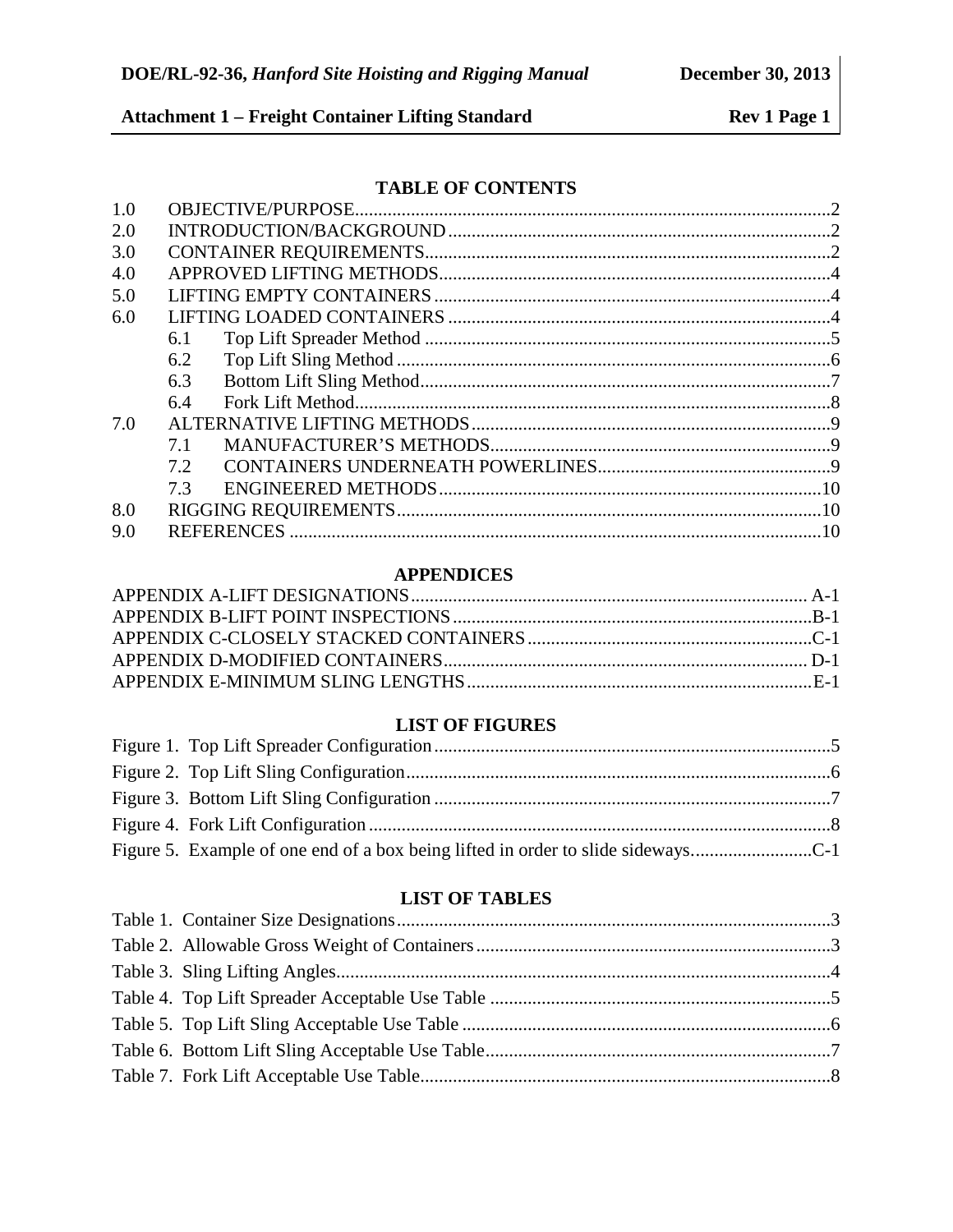### <span id="page-1-0"></span>**1.0 OBJECTIVE/PURPOSE**

This standard establishes the methods of lifting and handling freight containers (CONEX boxes) including the allowable lifting configurations, procedures, inspection, and rigging requirements outside of maritime use. In order to safely lift any conex box, the type of conex box and proper rigging configuration must be determined prior to performing the lift evolution. Section 3.0 provides conex box measurements for the various types of boxes. Once the type of conex box is determined, the lift configuration can be determined based on the load in the conex box. The type of conex box and the load of the conex box are used to determine the type of rigging configuration required to perform the lift.

### <span id="page-1-1"></span>**2.0 INTRODUCTION/BACKGROUND**

The maritime industry handling of the containers conforms to OSHA 29 CFR 1918, Safety and Health Regulations for Longshoring requirements. Questions were raised regarding the proper handling of freight containers for non-maritime applications and whether the maritime standards should be applied. Following a review of the various codes and standards related to container handling, there is primarily one International Standard, ISO 3874, Series 1 Freight Containers – Handling and Securing that shows the proper lifting configurations for the proper handling of the freight containers. These configurations are for lifting containers that comply with the specification and testing for the minimum performance requirements for the manufacture of freight containers identified in ISO-1496-1 1990-08-15, Series 1 Freight Containers-Specifications and Testing. The following lifting configurations and requirements for lifting freight containers will address the most common methods allowed to lift both empty and loaded containers. The lifting requirements follow the guidance of the OSHA 29 CFR 1918, ISO standards and a DOE-Idaho evaluation of container lifting points EDF-6285 (Reference 8). The EDF-6285 documents allowable loads for radioactive contaminated containers that comply with 49 CFR 173. The inspection of the container, inspection of the lift points, and the rigging hardware follow DOE-RL-92-36, the ASME B30 series of standards, this standard, and good industry practice–as applicable.

### <span id="page-1-2"></span>**3.0 CONTAINER REQUIREMENTS**

The Series 1 freight containers addressed in this standard should comply with ISO-1496. Other types of containers will be evaluated on a case-by-case basis. Table 1, below, shows the designations of the containers associated with nominal dimensions. The containers should be in good repair, with no significant corrosion or alterations to the container structure. If alterations to the container have been made since it was manufactured and put into service (doors, cut openings, vents), inspection should be completed by a qualified structural person to assure the alterations will not affect the structural integrity/capacity of the container when subjected to lifting loads. The corner fittings of the containers must meet the requirements of ISO 1161 1984-12-15, Series 1 Freight Containers – Corner Fittings – Specifications. The corner fittings should be in good repair with no visible signs of deformation of the holes (edges not straight and square) or excessive peening around the edges (rounded edges with metal deformed beyond the faces of the corner fittings).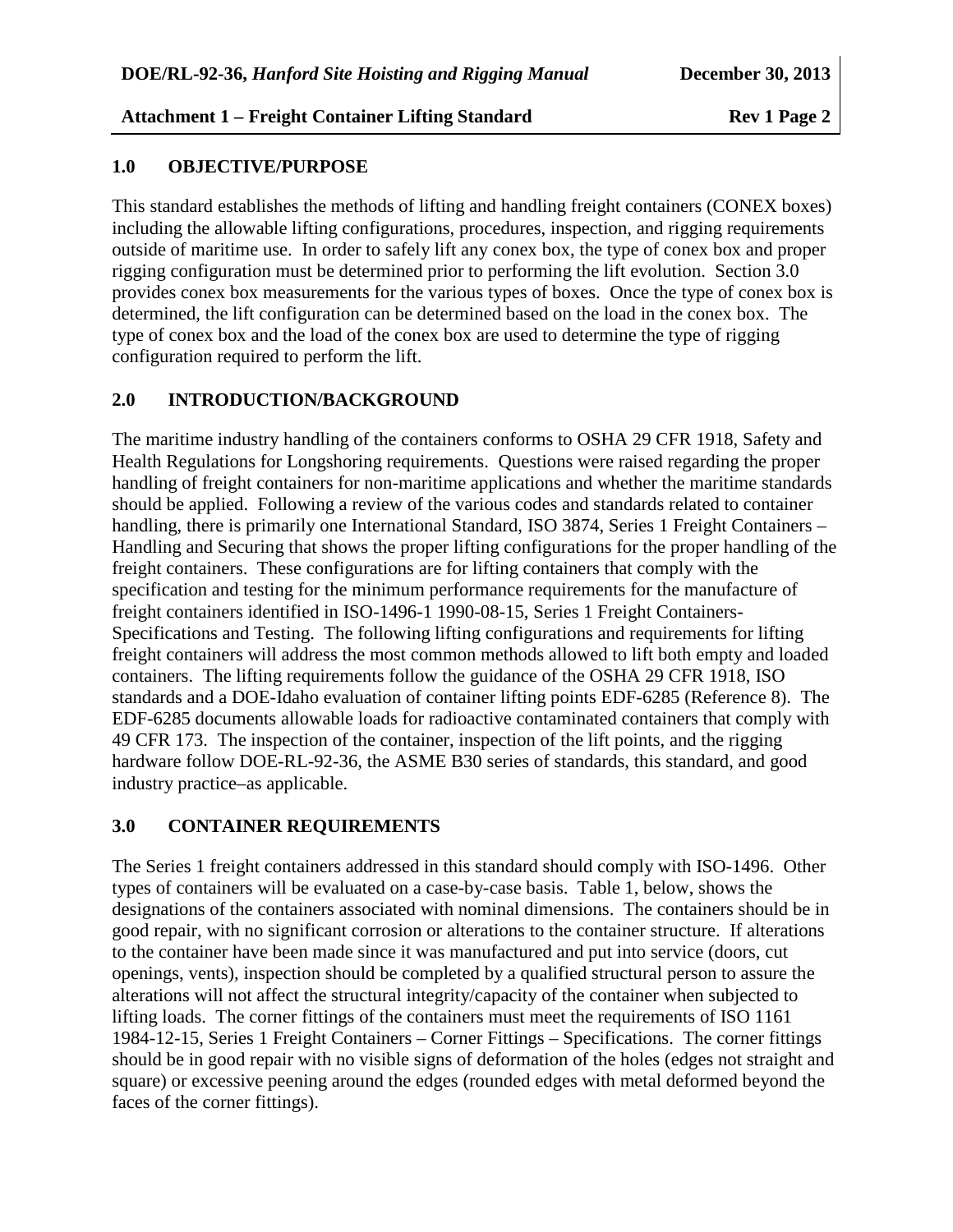The gross weight allowable from ISO 668 1995-12-15, Series 1 Freight Containers – Classification, Dimensions and Ratings for the containers has a factor of safety of about 2 to 2.5. To maintain the factor of 3 to yield requirements of 49CFR173.410 (Ref 5) for radioactive containers, use the load limits given by the calculation performed for the lift connections of freight containers containing radioactive materials at DOE-Idaho, EDF-6285, Evaluation of Cargo Container Lifting Fittings (Ref 8). This calculation reduced the allowable gross weight of the radioactive containers below the allowables of ISO 668 (see Table 2). Specific allowable gross weight of containers may be increased beyond Table 2 if documented by the manufacturer or by faceplate attached to the container. Contaminated containers must still be limited by the Table 2 values per EDF-6285.

<span id="page-2-0"></span>

|                 | Series 1 Freight Container Size Designations (ISO-3874) |                                                    |   |                  |            |  |  |  |  |  |  |  |  |  |  |
|-----------------|---------------------------------------------------------|----------------------------------------------------|---|------------------|------------|--|--|--|--|--|--|--|--|--|--|
|                 | <b>Nominal Length</b>                                   | <b>External Height</b>                             |   |                  |            |  |  |  |  |  |  |  |  |  |  |
| m               | $<$ 8 ft 0 in<br>8 ft 6 in<br>9 ft 6 in<br>8 ft 0 in    |                                                    |   |                  |            |  |  |  |  |  |  |  |  |  |  |
| 12              | 40                                                      | <b>AX</b>                                          |   | AA               | <b>AAA</b> |  |  |  |  |  |  |  |  |  |  |
| 9               | 30                                                      | <b>BX</b>                                          | в | <b>BBB</b><br>BB |            |  |  |  |  |  |  |  |  |  |  |
| 6               | cc<br><b>CX</b><br>20<br>С                              |                                                    |   |                  |            |  |  |  |  |  |  |  |  |  |  |
| <b>DX</b><br>10 |                                                         |                                                    |   |                  |            |  |  |  |  |  |  |  |  |  |  |
|                 |                                                         | Note - All Units have a nominal width of 8 ft 0 in |   |                  |            |  |  |  |  |  |  |  |  |  |  |

|  | <b>Table 1. Container Size Designations</b> |  |  |  |
|--|---------------------------------------------|--|--|--|
|--|---------------------------------------------|--|--|--|

Note: Containers designated "X" (e.g. DX or AX) are simply short, open-topped containers.

<span id="page-2-1"></span>

| <b>Allowable Gross Weight of Containers</b> |                          |                      |  |  |  |  |  |  |  |  |  |  |  |
|---------------------------------------------|--------------------------|----------------------|--|--|--|--|--|--|--|--|--|--|--|
| <b>Container designation</b>                | <b>Per ISO-668 (LBS)</b> | Per EDF-6285 (Ref 8) |  |  |  |  |  |  |  |  |  |  |  |
| AX, A, AA, AAA                              | 67200                    | 44900                |  |  |  |  |  |  |  |  |  |  |  |
| BX, B, BB, BBB                              | 56000                    | 44900                |  |  |  |  |  |  |  |  |  |  |  |
| CX, C, CC                                   | 52900                    | 44900                |  |  |  |  |  |  |  |  |  |  |  |
| DX. D                                       | 22400                    | 22400                |  |  |  |  |  |  |  |  |  |  |  |

**Table 2. Allowable Gross Weight of Containers**

Note: AX, A, AA and AAA are all the same length but they differ in height (see Table 1). Likewise with B, C, and D series containers.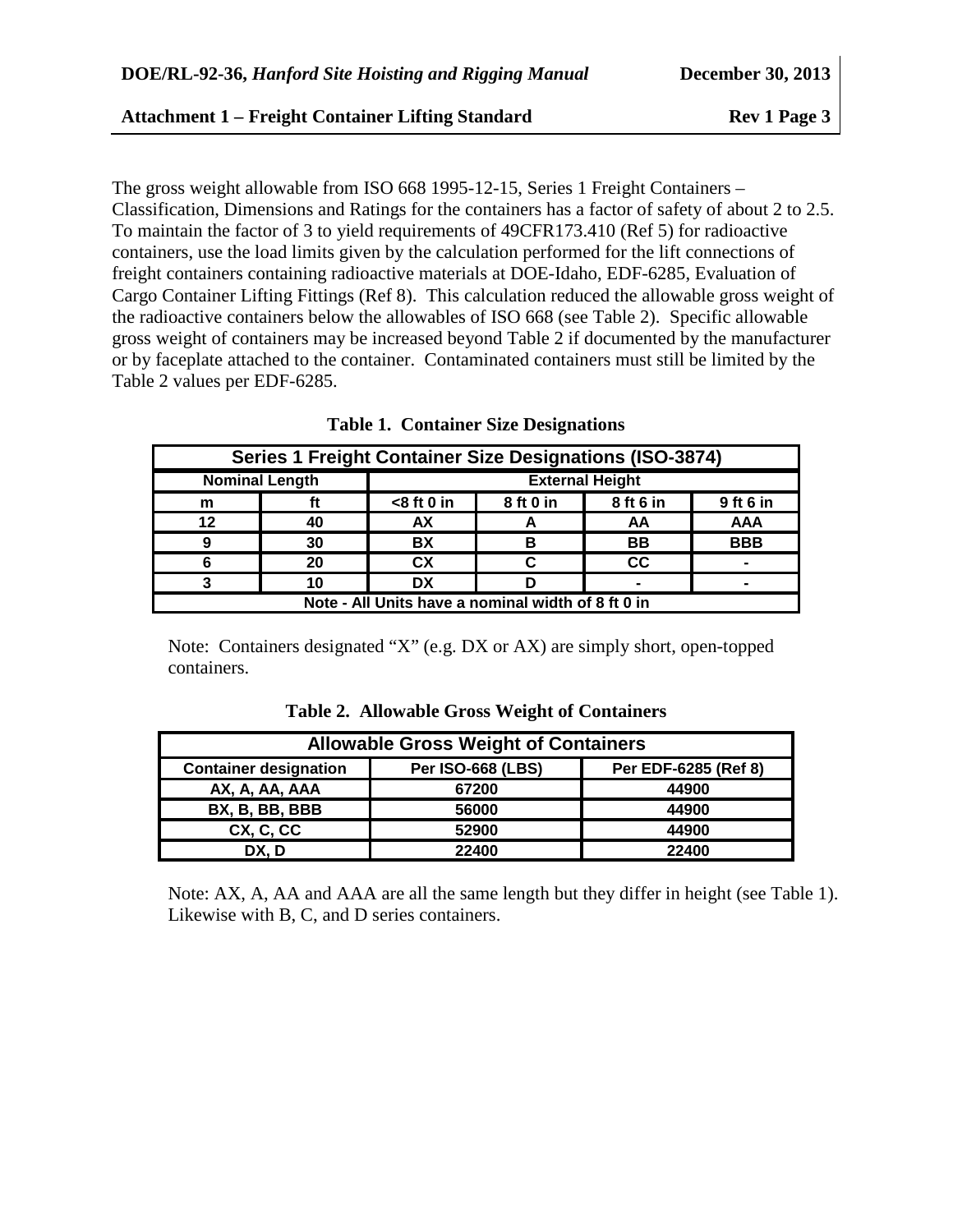### <span id="page-3-0"></span>**4.0 APPROVED LIFTING METHODS**

There are four basic approved lifting methods for freight containers. They are as follows: the Top Lift Spreader Method, the Top Lift Sling Method, the Bottom Lift Sling Method, and the Fork Lift Method. Any time a sling is used at an angle, it should follow the minimum angle requirements of Table 3 below. See specific lifting methods for more details. Appendix D lists minimum sling lengths to achieve the proper angle in different configurations.

<span id="page-3-3"></span>

| <b>Sling Lifting Angles</b>       |                               |  |  |  |  |  |  |  |  |  |  |  |  |
|-----------------------------------|-------------------------------|--|--|--|--|--|--|--|--|--|--|--|--|
| <b>Container Size Designation</b> | Lifting Angle, $\alpha$ , min |  |  |  |  |  |  |  |  |  |  |  |  |
| AAA; AA; A; AX                    | $45^\circ$                    |  |  |  |  |  |  |  |  |  |  |  |  |
| <b>BBB; BB; B; BX</b>             | $45^{\circ}$                  |  |  |  |  |  |  |  |  |  |  |  |  |
| CC; C; CX                         | 45 $^\mathrm{c}$              |  |  |  |  |  |  |  |  |  |  |  |  |
| D: DX                             | $60^\circ$                    |  |  |  |  |  |  |  |  |  |  |  |  |

**Table 3. Sling Lifting Angles**

### <span id="page-3-1"></span>**5.0 LIFTING EMPTY CONTAINERS**

Empty containers can be lifted by all four methods shown in Section 6: Top Lift Spreader, Top Lift Sling, Bottom Lift Sling, and Fork Lift (Figures 1, 2, 3 and 4). Containers can be considered empty if the lifted weight is within 1000 pounds of the listed tare weight of the container. The minimum lifting angles are as shown in Table 3. Empty freight containers can be lifted from the top lift connections using hooks provided that the hooks are placed in an inward to outward direction as shown in Figure 2.

### <span id="page-3-2"></span>**6.0 LIFTING LOADED CONTAINERS**

All loaded containers can be lifted by the Top Lift Spreader Method or Bottom Lift Sling Method (Figures 1 and 3). Loaded CC, C, CX, D, and DX containers can be lifted with the Fork Lift Method, and loaded D and DX containers can be lifted with the Top Lift Sling Method. The corresponding tables (Tables 4 and 6) show which types of lifting methods can be used for the unloaded and loaded containers. The unacceptable methods are denoted by a shaded box in the tables associated with the lift methods.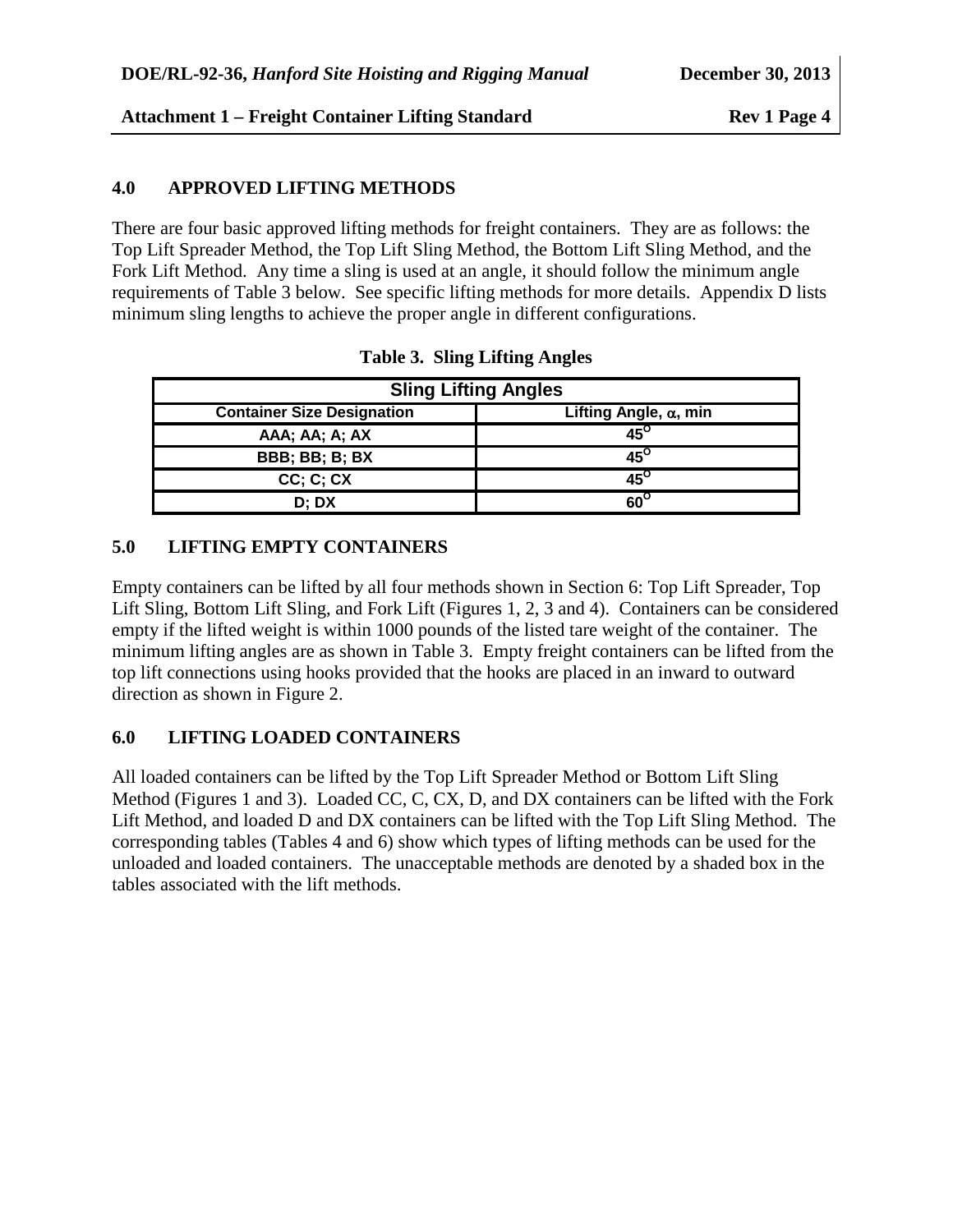# <span id="page-4-0"></span>**6.1 TOP LIFT SPREADER METHOD**

The container is lifted by means of a spreader designed to lift containers by the top apertures of the four top corner fittings, the lifting forces being applied vertically. These spreaders have lifting devices specifically designed to connect to the top corner fittings of freight containers. They do not use normal hooks.

- a. The lifting devices shall be properly engaged. Gathering devices shall impinge on corner fittings only.
- b. The applicability of top lift spreaders is given in Table 4.



**Figure 1. Top Lift Spreader Configuration**

|  | Table 4. Top Lift Spreader Acceptable Use Table |  |  |
|--|-------------------------------------------------|--|--|
|--|-------------------------------------------------|--|--|

<span id="page-4-2"></span><span id="page-4-1"></span>

|                                           |             |   |     |           |                   |   |                        |      |             |     |     |           | <b>TOP LIFT SPREADER</b>  |                           |                         |      |   |     |                      |  |   |      |                |   |     |     |     |
|-------------------------------------------|-------------|---|-----|-----------|-------------------|---|------------------------|------|-------------|-----|-----|-----------|---------------------------|---------------------------|-------------------------|------|---|-----|----------------------|--|---|------|----------------|---|-----|-----|-----|
|                                           |             |   |     |           |                   |   | <b>Empty Container</b> |      |             |     |     |           | <b>Container Type</b>     | <b>ISO</b><br>6346<br>Def | <b>Loaded Container</b> |      |   |     |                      |  |   |      |                |   |     |     |     |
| AAA AA                                    |             | A |     | AX BBB BB |                   | в | <b>BX</b>              | CC I | C           | CX  | D   | <b>DX</b> |                           |                           | <b>AAA</b>              | AA I | A |     | AX BBB BB            |  | в | BX I | cc             | C | СX  | D   | DX  |
|                                           |             |   | n/a |           |                   |   | n/a                    |      |             | n/a |     | n/a       | <b>General Purpose</b>    | GP. VH                    |                         |      |   | n/a |                      |  |   | n/a  |                |   | n/a |     | n/a |
|                                           |             |   |     |           |                   |   |                        |      |             |     |     |           | Open Top                  | UT                        |                         |      |   |     |                      |  |   |      |                |   |     |     |     |
|                                           |             |   |     |           |                   |   |                        |      |             |     |     |           | Bulk: non-<br>pressurized | BU                        |                         |      |   |     |                      |  |   |      |                |   |     |     |     |
|                                           |             |   | n/a |           |                   |   | n/a                    |      |             | n/a |     | n/a       | <b>Thermal</b>            | RE, RT,<br><b>RS</b>      |                         |      |   | n/a |                      |  |   | n/a  |                |   | n/a |     | n/a |
| n/a                                       | $n/a$ $n/a$ |   |     |           | $n/a$ $n/a$ $n/a$ |   |                        |      | $n/a$ $n/a$ |     | n/a |           | <b>Platform</b>           | PL                        | $n/a$ $n/a$ $n/a$       |      |   |     | 1) $n/a$ $n/a$ $n/a$ |  |   |      | 1) $n/a$ $n/a$ |   | (1) | n/a | 1)  |
| 1) Top lift possible with extensions only |             |   |     |           |                   |   |                        |      |             |     |     |           |                           |                           |                         |      |   |     |                      |  |   |      |                |   |     |     |     |
|                                           |             |   |     |           |                   |   |                        |      |             |     |     |           |                           |                           |                         |      |   |     |                      |  |   |      |                |   |     |     |     |

Allowed Not allowed (or not applicable)

Note: Freight containers containing radioactive material have a reduced capacity. See Table 2.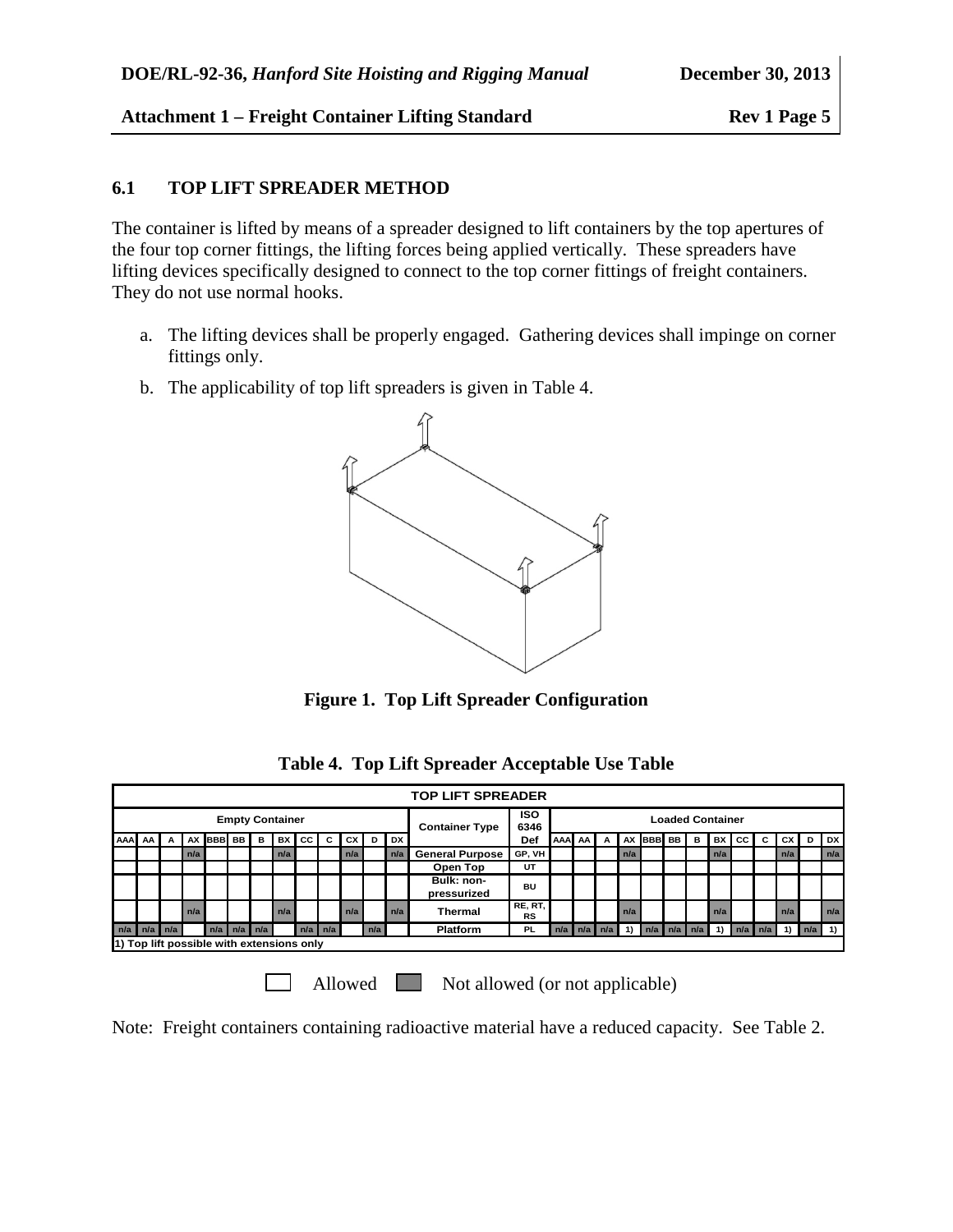### <span id="page-5-0"></span>**6.2 TOP LIFT SLING METHOD**

The Top Lift Sling method can only be used for handling empty containers (see Table 5) or loaded D or DX containers (10 ft long).

- a. The container is lifted by all four top corner fittings with forces applied other than vertically.
- b. Lifting devices shall be properly engaged. Hooks shall always be placed in an inward to outward direction along the length of the container (Figure 2b). These hooks should meet the criteria of ASME B30.10 (Ref 11) and ISO 2308:1972 (Ref 14).
- c. The applicability of Top Lift Slings is given in Table 5.
- d. For loaded containers, the lifted angle,  $\alpha$ , shall not be less than the minimum values shown in Table 3 or exceed the gross container weight of Table 2. See Appendix E for minimum sling lengths to achieve the minimum angle.



**Figure 2. Top Lift Sling Configuration**

<span id="page-5-2"></span><span id="page-5-1"></span>

|                                       |                        |    |     |               |                       |    |     |             |    |           |     |           | <b>TOP LIFT SLING</b>                                                                                                  |                      |                         |             |     |     |           |  |                   |     |      |             |      |     |           |
|---------------------------------------|------------------------|----|-----|---------------|-----------------------|----|-----|-------------|----|-----------|-----|-----------|------------------------------------------------------------------------------------------------------------------------|----------------------|-------------------------|-------------|-----|-----|-----------|--|-------------------|-----|------|-------------|------|-----|-----------|
|                                       | <b>Empty Container</b> |    |     |               |                       |    |     |             |    |           |     |           | <b>Container Type</b>                                                                                                  | <b>ISO</b><br>6346   | <b>Loaded Container</b> |             |     |     |           |  |                   |     |      |             |      |     |           |
| AAA AA                                |                        | А  |     | <b>AX BBB</b> | <b>BB</b>             | в  | BX  | <b>CC</b>   | c  | <b>CX</b> | D   | <b>DX</b> |                                                                                                                        | Def                  | AAA AA                  |             | A   |     | AX BBB BB |  | в                 | BX  | cc l | c           | CX I | D   | <b>DX</b> |
|                                       |                        |    | n/a |               |                       |    | n/a |             |    | n/a       |     | n/a       | <b>General Purpose</b>                                                                                                 | GP, VH               |                         |             |     | n/a |           |  |                   | n/a |      |             | n/a  | 2)  | n/a       |
|                                       |                        |    |     |               |                       |    |     |             |    |           |     |           | Open Top                                                                                                               | UT                   |                         |             |     |     |           |  |                   |     |      |             |      | 2)  | 2)        |
|                                       |                        |    |     |               |                       |    |     |             |    |           |     |           | Bulk: non-<br>pressurized                                                                                              | <b>BU</b>            |                         |             |     |     |           |  |                   |     |      |             |      | 2)  | 2)        |
| 1)                                    | 1)                     | 1) | n/a | 1)            | 1)                    | 1) | n/a | 1)          | 1) | n/a       | 1)  | n/a       | <b>Thermal</b>                                                                                                         | RE, RT,<br><b>RS</b> |                         |             |     | n/a |           |  |                   | n/a |      |             | n/a  | 2)  | n/a       |
| $n/a$   $n/a$   $n/a$                 |                        |    |     |               | $n/a$   $n/a$   $n/a$ |    |     | $n/a$ $n/a$ |    |           | n/a |           | <b>Platform</b>                                                                                                        | <b>PL</b>            |                         | $n/a$ $n/a$ | n/a |     |           |  | $n/a$ $n/a$ $n/a$ |     |      | $n/a$ $n/a$ |      | n/a |           |
| 1) Center of Gravity may be eccentric |                        |    |     |               |                       |    |     |             |    |           |     |           |                                                                                                                        |                      |                         |             |     |     |           |  |                   |     |      |             |      |     |           |
|                                       |                        |    |     |               |                       |    |     |             |    |           |     |           | 2) For 1D and 1DX containers, lifting forces shall be applied at an angle of no less than 60 degrees to the horizontal |                      |                         |             |     |     |           |  |                   |     |      |             |      |     |           |
|                                       |                        |    |     |               |                       |    |     |             |    |           |     |           | Note - Center of Gravity may be mobile, e.g. liquid, bulk or hanging loads.                                            |                      |                         |             |     |     |           |  |                   |     |      |             |      |     |           |
|                                       |                        |    |     |               |                       |    |     |             |    | Allowed   |     |           | Not allowed (or not applicable)                                                                                        |                      |                         |             |     |     |           |  |                   |     |      |             |      |     |           |

**Table 5. Top Lift Sling Acceptable Use Table**

Note: Freight containers containing radioactive material have a reduced capacity. See Table 2.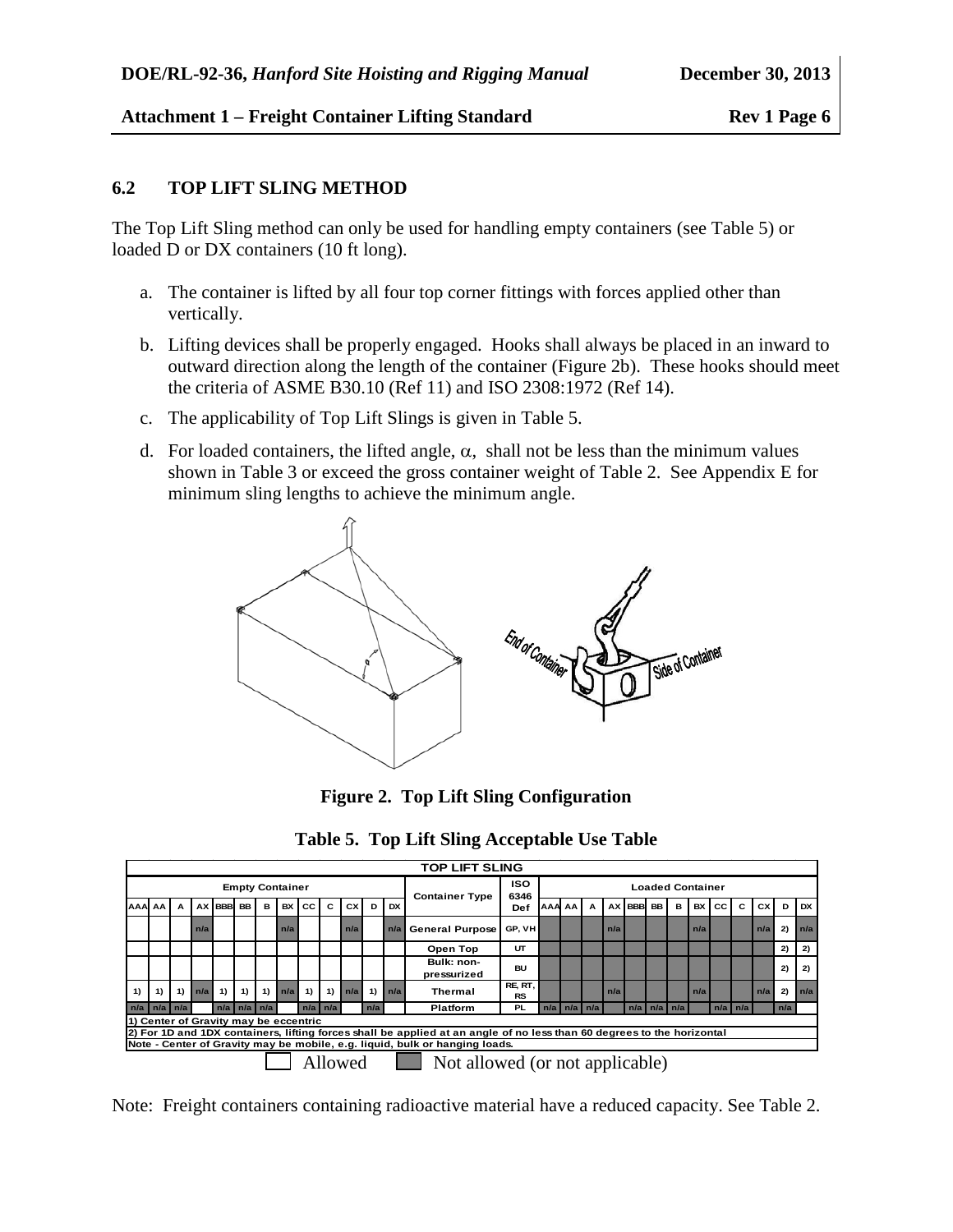### <span id="page-6-0"></span>**6.3 BOTTOM LIFT SLING METHOD**

The Bottom Lift Sling method of lifting can be used for empty and loaded containers. The container is lifted from the side of the four bottom corner fittings attached by slings to a spreader beam. The bottom sling attachment shall bear on the corner fittings only and should be such to exert lifting forces not more than 1.5 inches away from the outer face of the corner fittings (Figure 3b).

- a. The lifting devices shall be properly engaged.
- b. The applicability of the Bottom Lift Slings is given in Table 6.
- c. For loaded containers, the lifted angle,  $\alpha$ , shall not be less than the minimum values shown in Table 3 or exceed the gross container weight of Table 2. See Appendix E for minimum sling lengths to achieve the minimum angle.



**Figure 3. Bottom Lift Sling Configuration**

<span id="page-6-2"></span><span id="page-6-1"></span>

|                                       |                                                                                                                       |    |     |           |                   |    |     |             |    |           |     |           | <b>BOTTOM LIFT SLING</b>  |                                               |    |                   |    |     |                                                                             |    |             |      |             |    |     |     |     |
|---------------------------------------|-----------------------------------------------------------------------------------------------------------------------|----|-----|-----------|-------------------|----|-----|-------------|----|-----------|-----|-----------|---------------------------|-----------------------------------------------|----|-------------------|----|-----|-----------------------------------------------------------------------------|----|-------------|------|-------------|----|-----|-----|-----|
|                                       | <b>Empty Container</b>                                                                                                |    |     |           |                   |    |     |             |    |           |     |           | <b>Container Type</b>     | <b>ISO</b><br><b>Loaded Container</b><br>6346 |    |                   |    |     |                                                                             |    |             |      |             |    |     |     |     |
| AAA AA                                |                                                                                                                       | А  |     | AX BBB BB |                   | в  | BX  | cc          | C  | <b>CX</b> | D   | <b>DX</b> |                           | <b>Def</b>                                    |    | AAA AA            | A  |     | AX BBB BB                                                                   |    | в           | BX I | cc          | C  | СX  | D   | DX  |
|                                       |                                                                                                                       |    | n/a |           |                   |    | n/a |             |    | n/a       |     | n/a       | <b>General Purpose</b>    | GP, VH                                        |    |                   |    | n/a |                                                                             |    |             | n/a  |             |    | n/a |     | n/a |
|                                       |                                                                                                                       |    |     |           |                   |    |     |             |    |           |     |           | Open Top                  | UT                                            |    |                   |    |     |                                                                             |    |             |      |             |    |     |     |     |
|                                       |                                                                                                                       |    |     |           |                   |    |     |             |    |           |     |           | Bulk: non-<br>pressurized | BU                                            | 2) | 2)                | 2) | 2)  | 2)                                                                          | 2) | 2)          | 2)   | 2)          | 2) | 2)  | 2)  | 2)  |
| 1)                                    | 1)                                                                                                                    | 1) | n/a | 1)        | 1)                | 1) | n/a | 1)          | 1) | n/a       | 1)  | n/a       | <b>Thermal</b>            | RE, RT,<br><b>RS</b>                          |    |                   |    |     | 1) 2) 1) 2) 1) 2) n/a 1) 2) 1) 2) 1) 2) n/a 1) 2) 1) 2) n/a 1) 2) n/a 1) 2) |    |             |      |             |    |     |     |     |
| n/a                                   | $n/a$ $n/a$                                                                                                           |    |     |           | $n/a$ $n/a$ $n/a$ |    |     | $n/a$ $n/a$ |    |           | n/a |           | <b>Platform</b>           | <b>PL</b>                                     |    | $n/a$ $n/a$ $n/a$ |    |     | n/a                                                                         |    | $n/a$ $n/a$ |      | $n/a$ $n/a$ |    |     | n/a |     |
| 1) Center of Gravity may be eccentric |                                                                                                                       |    |     |           |                   |    |     |             |    |           |     |           |                           |                                               |    |                   |    |     |                                                                             |    |             |      |             |    |     |     |     |
|                                       |                                                                                                                       |    |     |           |                   |    |     |             |    |           |     |           |                           |                                               |    |                   |    |     |                                                                             |    |             |      |             |    |     |     |     |
|                                       | 2) Center of Gravity may be mobile, e.g. liquid, bulk or hanging loads.<br>Allowed<br>Not allowed (or not applicable) |    |     |           |                   |    |     |             |    |           |     |           |                           |                                               |    |                   |    |     |                                                                             |    |             |      |             |    |     |     |     |

**Table 6. Bottom Lift Sling Acceptable Use Table**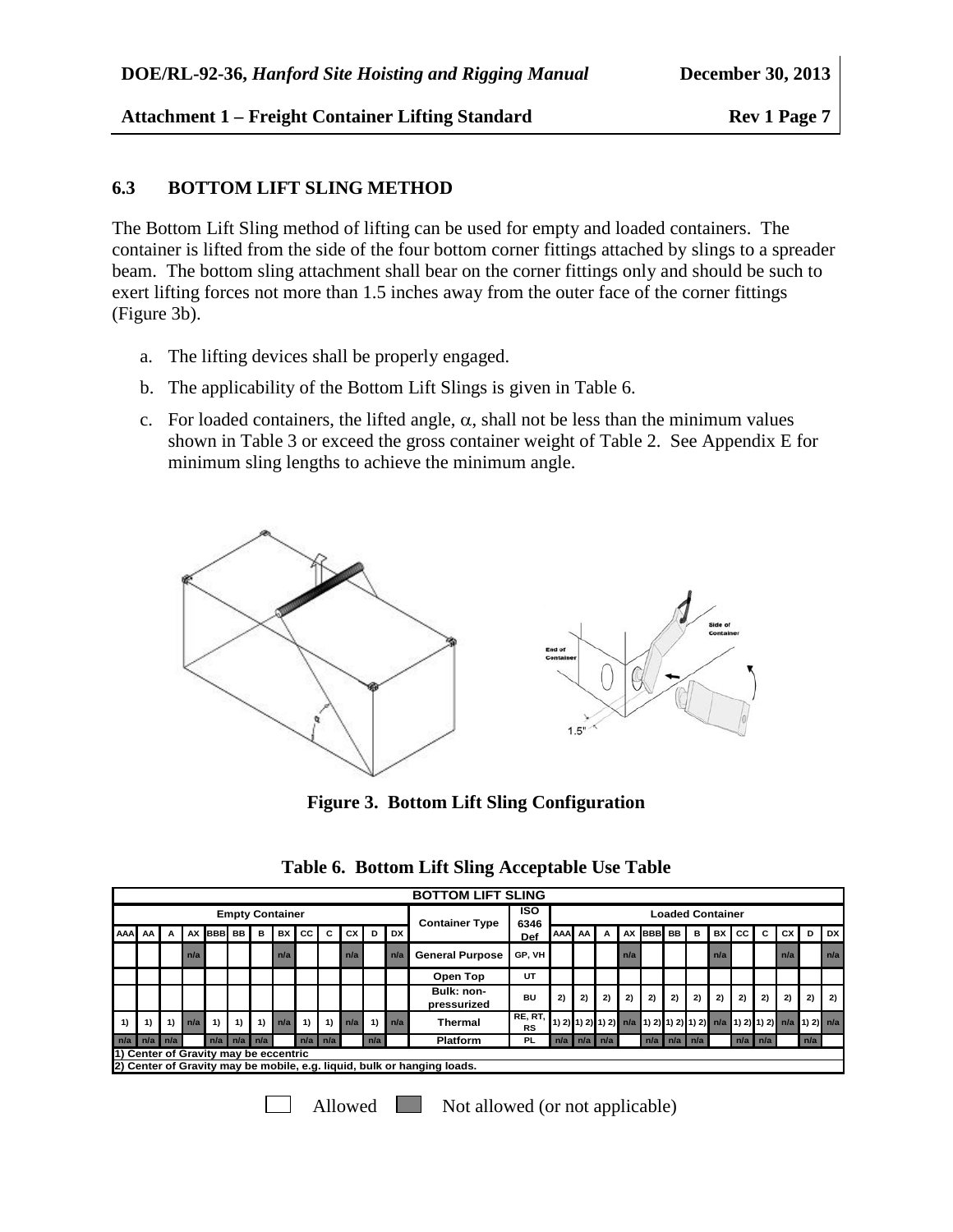Note: Freight containers containing radioactive material have a reduced capacity. See Table 2.

### <span id="page-7-0"></span>**6.4 FORK LIFT METHOD**

The container, if provided with fork-lift pockets as specified in ISO-1496-1 (shown in Figure 4), is lifted by means of forks. This method only applies to the C and D type containers (20 and 10 foot long containers) whether loaded or not (see table 7).

### **Warning: Containers, with or without fork-lift pockets, shall not be lifted by forks under the base of the container (as opposed to in fork-lift pockets) except as specified in section 7.2.**

- a. The forks should ideally extend the whole width of the container, but under no circumstances should they extend less than 6 feet or 72 inches.
- b. When 1CC, 1C, and 1CX containers are fitted with a second (inner) set of fork-lift pockets, these pockets shall be used for empty handling only.
- c. The applicability of fork lifts is given in Table 7.



**Figure 4. Fork Lift Configuration Table 7. Fork Lift Acceptable Use Table**

<span id="page-7-2"></span><span id="page-7-1"></span>

|                        | <b>FORK LIFTS</b>                                                       |             |     |               |                   |   |           |     |     |      |     |            |                           |                      |     |             |     |     |        |           |     |      |     |     |           |     |           |
|------------------------|-------------------------------------------------------------------------|-------------|-----|---------------|-------------------|---|-----------|-----|-----|------|-----|------------|---------------------------|----------------------|-----|-------------|-----|-----|--------|-----------|-----|------|-----|-----|-----------|-----|-----------|
| <b>Empty Container</b> |                                                                         |             |     |               |                   |   |           |     |     |      |     | <b>ISO</b> | <b>Loaded Container</b>   |                      |     |             |     |     |        |           |     |      |     |     |           |     |           |
| <b>AAA</b>             | AA I                                                                    | A           | AX  | <b>BBB</b> BB |                   | в | <b>BX</b> | CC. | C   | CX I | D   | <b>DX</b>  | <b>Container Type</b>     | 6346<br>Def          | AAA | AA          | A   |     | AX BBB | <b>BB</b> | B   | BX I | CC  | C   | <b>CX</b> | D   | <b>DX</b> |
|                        |                                                                         |             | n/a |               |                   |   | n/a       |     |     | n/a  |     | n/a        | <b>General Purpose</b>    | GP, VH               |     |             |     | n/a |        |           |     | n/a  |     |     | n/a       |     | n/a       |
|                        |                                                                         |             |     |               |                   |   |           |     |     |      |     |            | Open Top                  | UT                   |     |             |     |     |        |           |     |      |     |     |           |     |           |
|                        |                                                                         |             |     |               |                   |   |           |     |     |      |     |            | Bulk: non-<br>pressurized | BU                   |     |             |     |     |        |           |     |      | 2)  | 2)  | 2)        | 2)  | 2)        |
|                        |                                                                         |             | n/a |               |                   |   | n/a       | 1)  | 1)  | n/a  | 1)  | l n/a      | <b>Thermal</b>            | RE. RT.<br><b>RS</b> |     |             |     | n/a |        |           |     | n/a  | 2)  | 2)  | n/a       | 2)  | n/a       |
| n/a                    |                                                                         | $n/a$ $n/a$ |     |               | $n/a$ $n/a$ $n/a$ |   |           | n/a | n/a |      | n/a |            | <b>Platform</b>           | PL.                  |     | $n/a$ $n/a$ | n/a |     | n/a    | n/a       | n/a |      | n/a | n/a |           | n/a |           |
|                        | 1) Center of Gravity may be eccentric                                   |             |     |               |                   |   |           |     |     |      |     |            |                           |                      |     |             |     |     |        |           |     |      |     |     |           |     |           |
|                        | 2) Center of Gravity may be mobile, e.g. liquid, bulk or hanging loads. |             |     |               |                   |   |           |     |     |      |     |            |                           |                      |     |             |     |     |        |           |     |      |     |     |           |     |           |

Allowed Not allowed (or not applicable)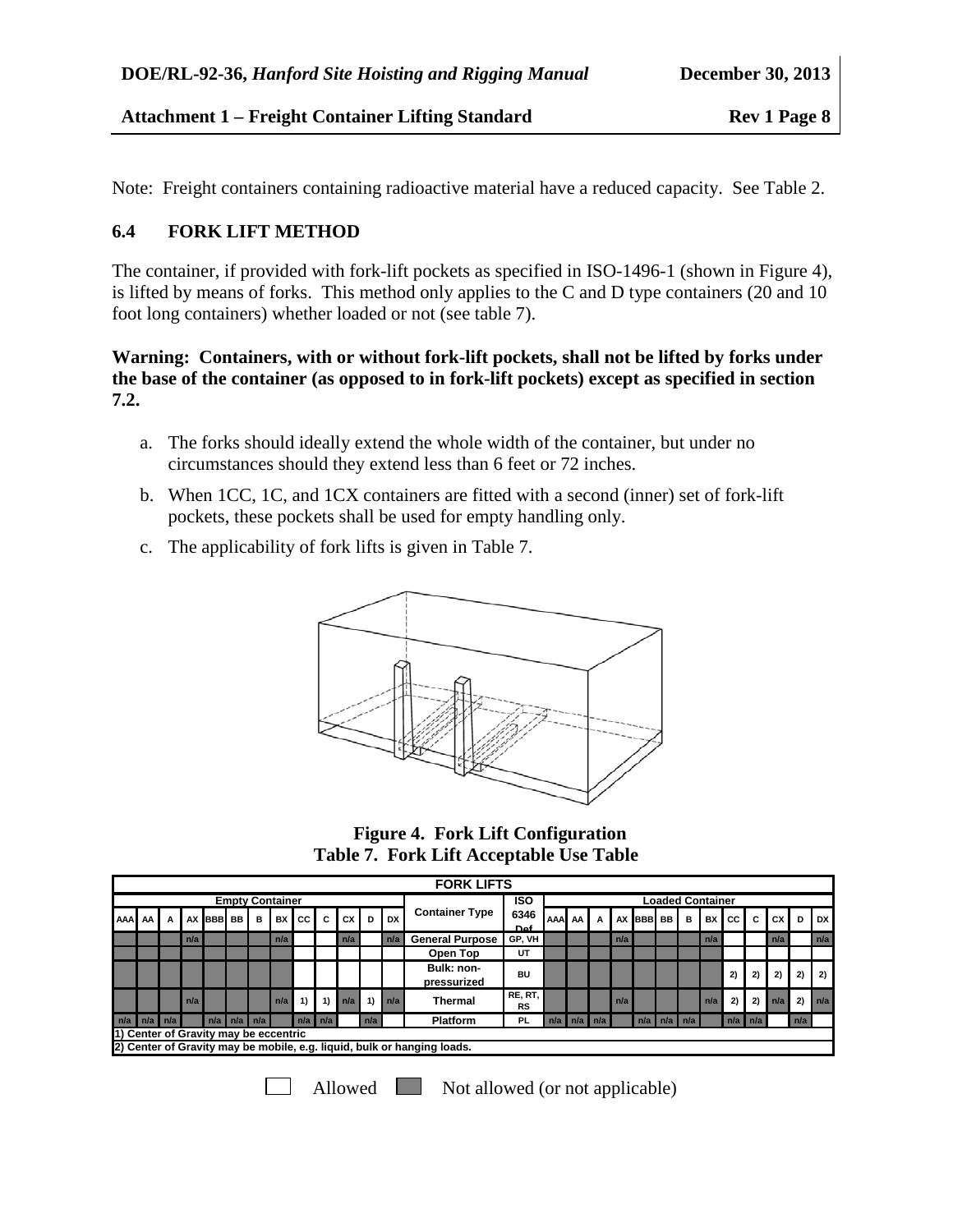<span id="page-8-0"></span>Note: Freight containers containing radioactive material have a reduced capacity. See Table 2. **7.0 ALTERNATIVE LIFTING METHODS**

The following are options for alternative lifting methods:

Note: Freight containers containing radioactive material have a reduced capacity. See Table 2.

### <span id="page-8-1"></span>**7.1 MANUFACTURER'S METHODS**

Other lifting methods or applications of the above methods may be used if approved by the freight container's manufacturer. For instance, some manufacturer's supply 30 and 40 foot long containers with fork lift pockets. With the manufacturer's approval, these containers may be lifted using a fork lift. This is typically used on empty containers.

### <span id="page-8-2"></span>**7.2 CONTAINERS UNDERNEATH POWERLINES**

Existing containers without fork pockets, residing underneath energized overhead lines and within the prohibited zone (as defined in DOE-0359, *Hanford Site Electrical Safety Program*), may be moved with a forklift from the prohibited zone within the requirements of one of the following options.

- 1. Option A
	- a. The container is empty;
	- b. The container is only moved from the prohibited zone where it can be handled as prescribed in this standard or is moved directly to a transport vehicle outside of the prohibited zone;
	- c. The container is inspected by a qualified engineer
		- i. Prior to the move to ensure the container is structurally sound and
		- ii. After the move for structural damage prior being returned to service;
	- d. Management approval is obtained; and
	- e. Forks meet the requirements of 6.4 (a).
- 2. Option B
	- a. The container is empty;
	- b. The container is inspected for safety and stability by a qualified engineer prior to the move;
	- c. The container is permanently removed from service and rendered unusable after the move;
	- d. Management approval is obtained; and
	- e. Forks meet the requirements of 6.4 (a).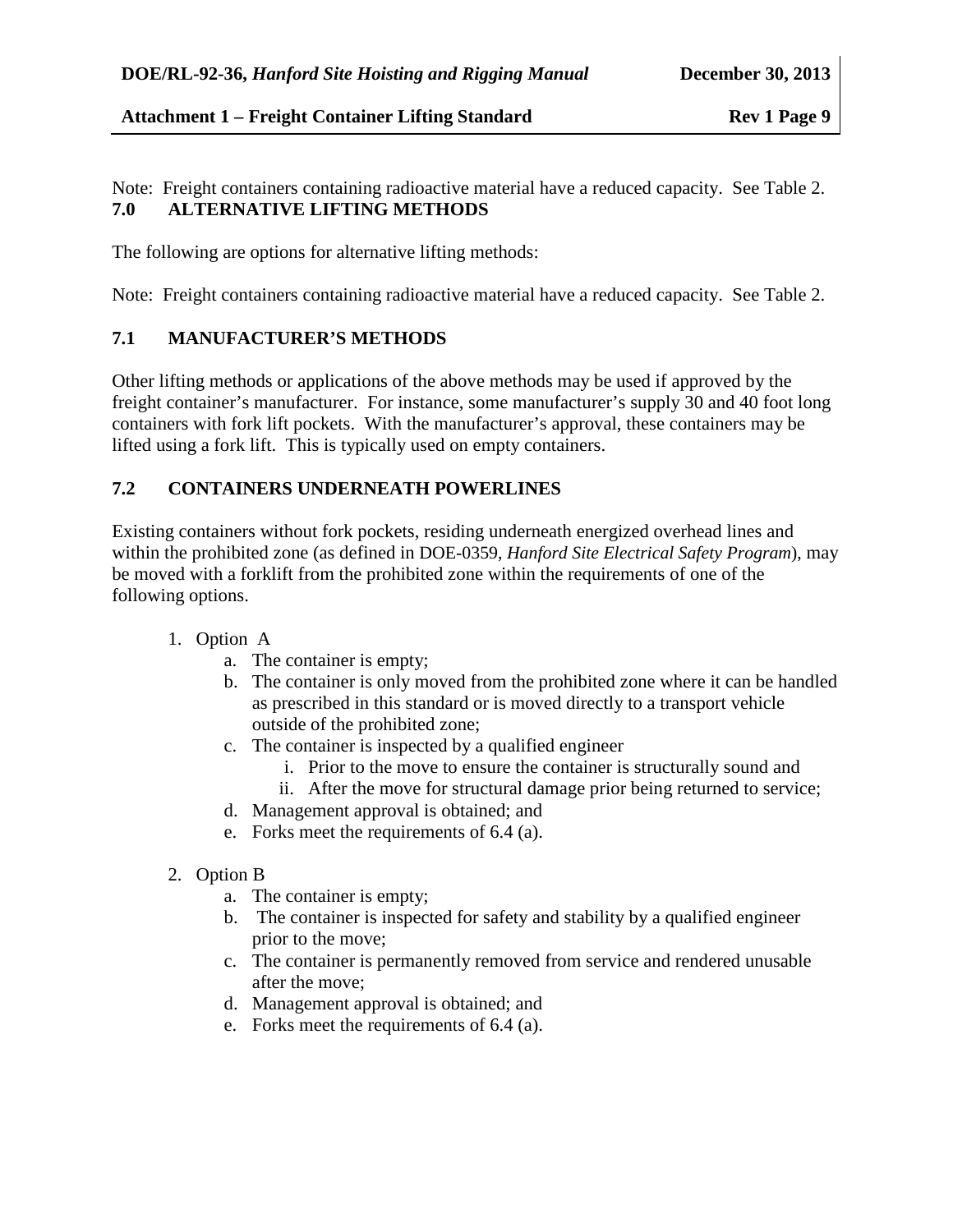### <span id="page-9-0"></span>**7.3 ENGINEERED METHODS**

Engineering may approve alternate lifting methods on a case by case basis. In such cases, engineering shall conduct an evaluation of the box and provide design of the lifting method. **8.0 RIGGING REQUIREMENTS**

<span id="page-9-1"></span>The lifting device requirements for lifting the containers shall comply with the ASME B30.20 Below the Hook Lifting Devices as applicable and DOE-RL-92-36 for the below the hook lifting equipment. If an accurate reading for documentation or shipping purposes is required, or if the estimated weight of the container is close to the maximum rated capacity of the container, then a dynamometer shall be used to perform the lift. Assure that the maximum loads of the containers are not exceeded (see Table 2).

- a. Care shall be taken to ensure that the equipment used is suitable for the load and is safely attached to the container and the container is free to be handled.
- b. In the case of a single point lift, special attention should be paid to the risk of the container tilting due to eccentricity of the center of gravity.

#### <span id="page-9-2"></span>**9.0 REFERENCES**

49 CFR 173.410, Shippers – General Requirements for Shipments and Packaging, Subpart I – Class 7 (Radioactive) Materials, General Design Requirements.

ASME 30.10-2005, Hooks

ASME B30.20-2006, Below-the-Hook Lifting Devices

ASME B30.26-2004, Rigging Hardware

ASME B30.9-2006, Slings

ASME BTH-1-2005, Design of Below the Hook Lifting Devices

DOE-RL-92-36, Hanford Site Hoisting and Rigging Manual

- EDF-6285, Evaluation of Cargo Container Lifting Fittings, Idaho Cleanup Project, USDOE by CH2M-WGIdaho, LLC.
- ISO 1161 1984-12-15, Series 1 Freight Containers Corner Fittings Specifications.
- ISO 1496-1 1990-08-15, Series 1 Freight Containers Specification and Testing
- ISO 2308:1972, Hooks for lifting freight containers of up to 30 t capacity Basic requirements.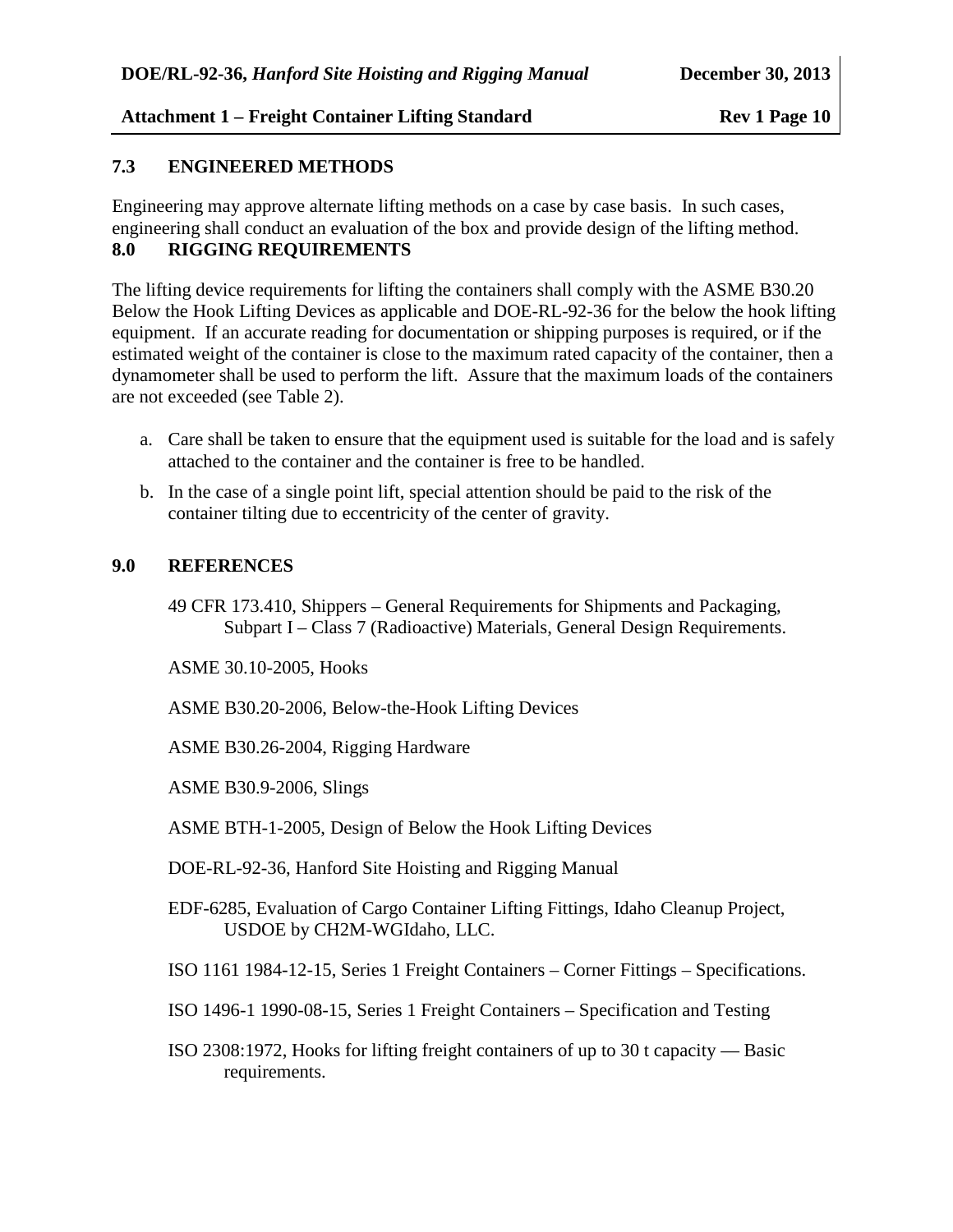|  |  | ISO 3874, Series 1 Freight Containers - Handling and Securing |
|--|--|---------------------------------------------------------------|
|  |  |                                                               |

ISO 668 1995-12-15, Series 1 Freight Containers – Classification, Dimensions and ratings.

OSHA 29 CFR 1918, Safety and Health Regulations for Longshoring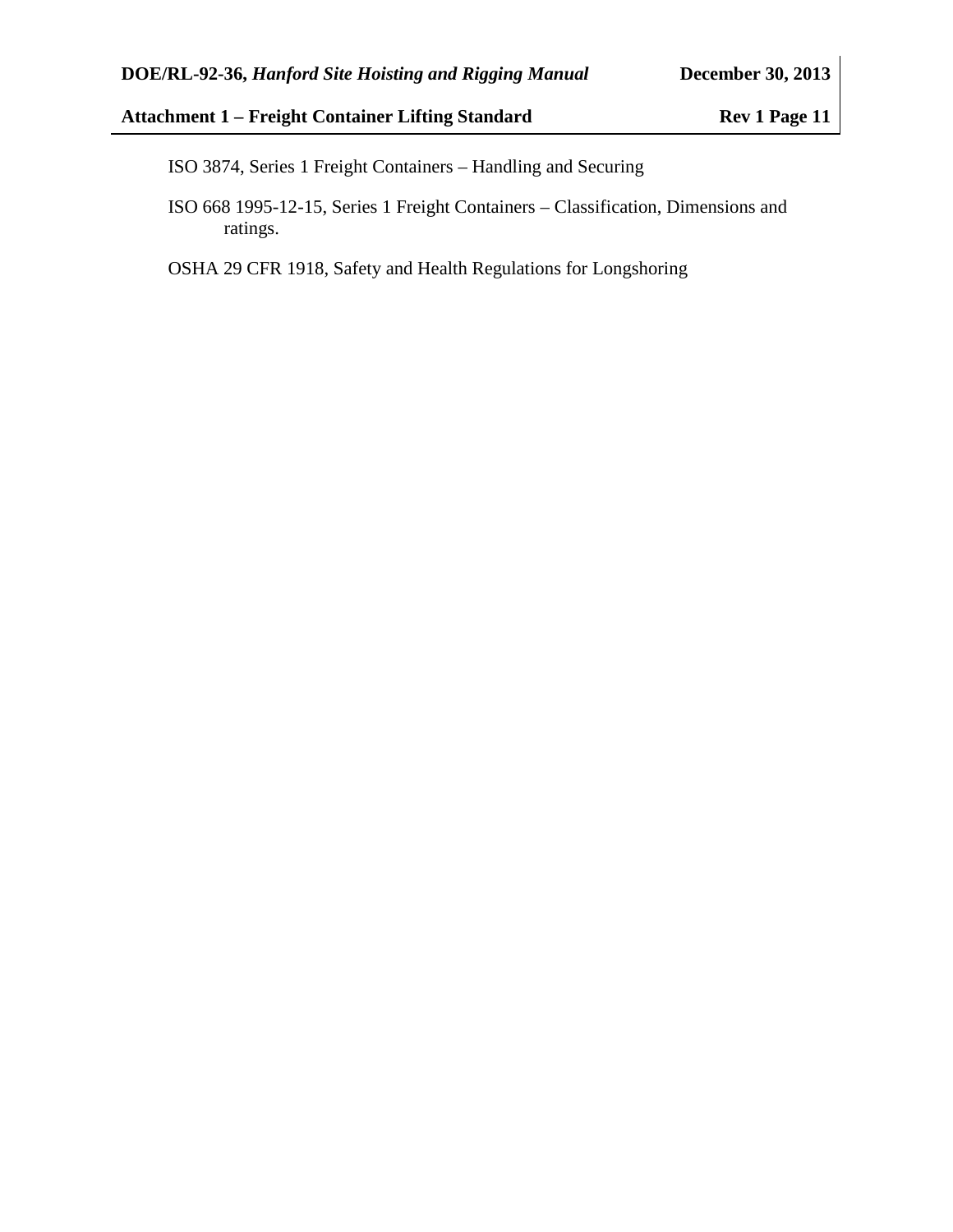# **THIS PAGE INTENTIONALLY LEFT BLANK.**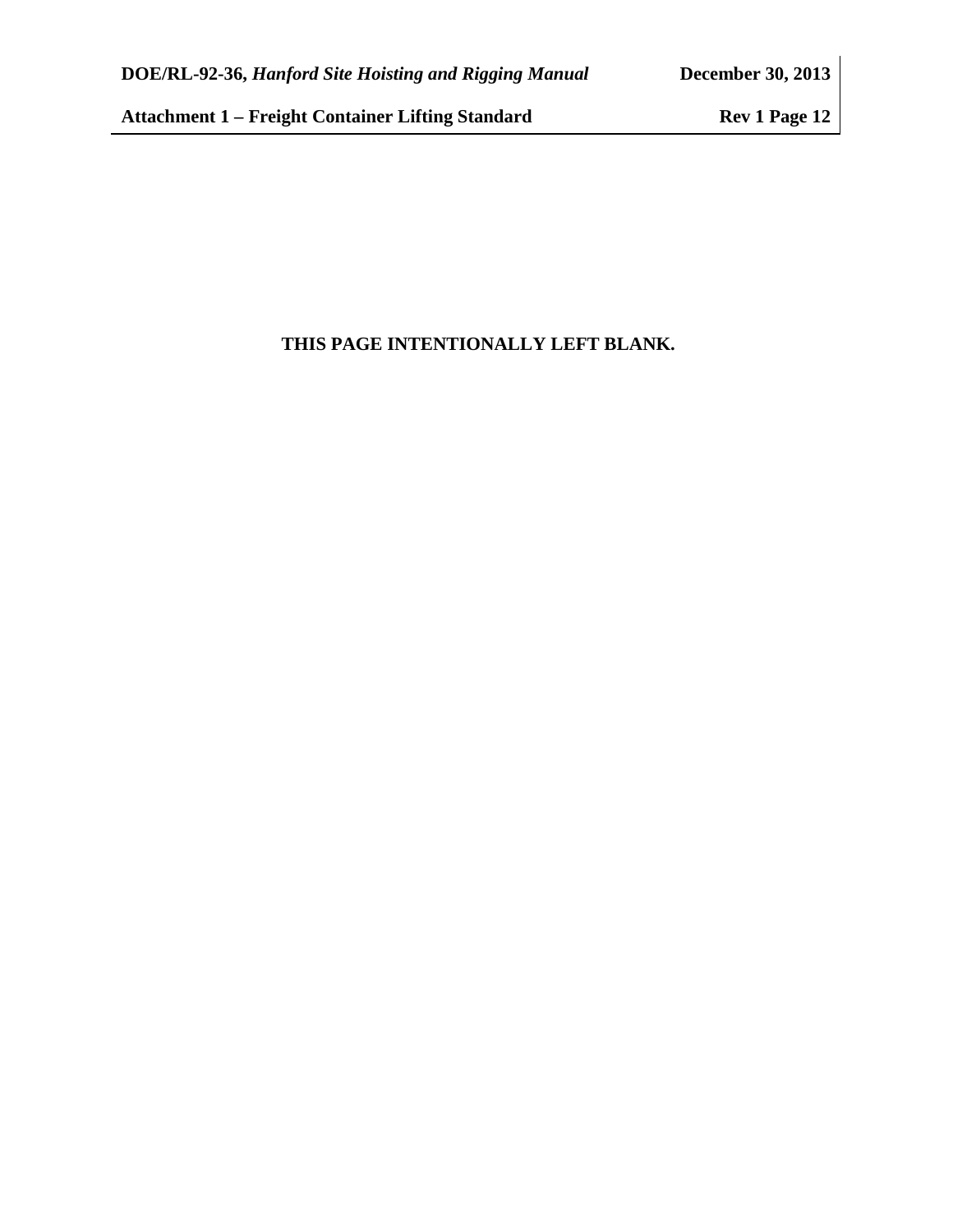# **APPENDIX A**

# **LIFT DESIGNATIONS**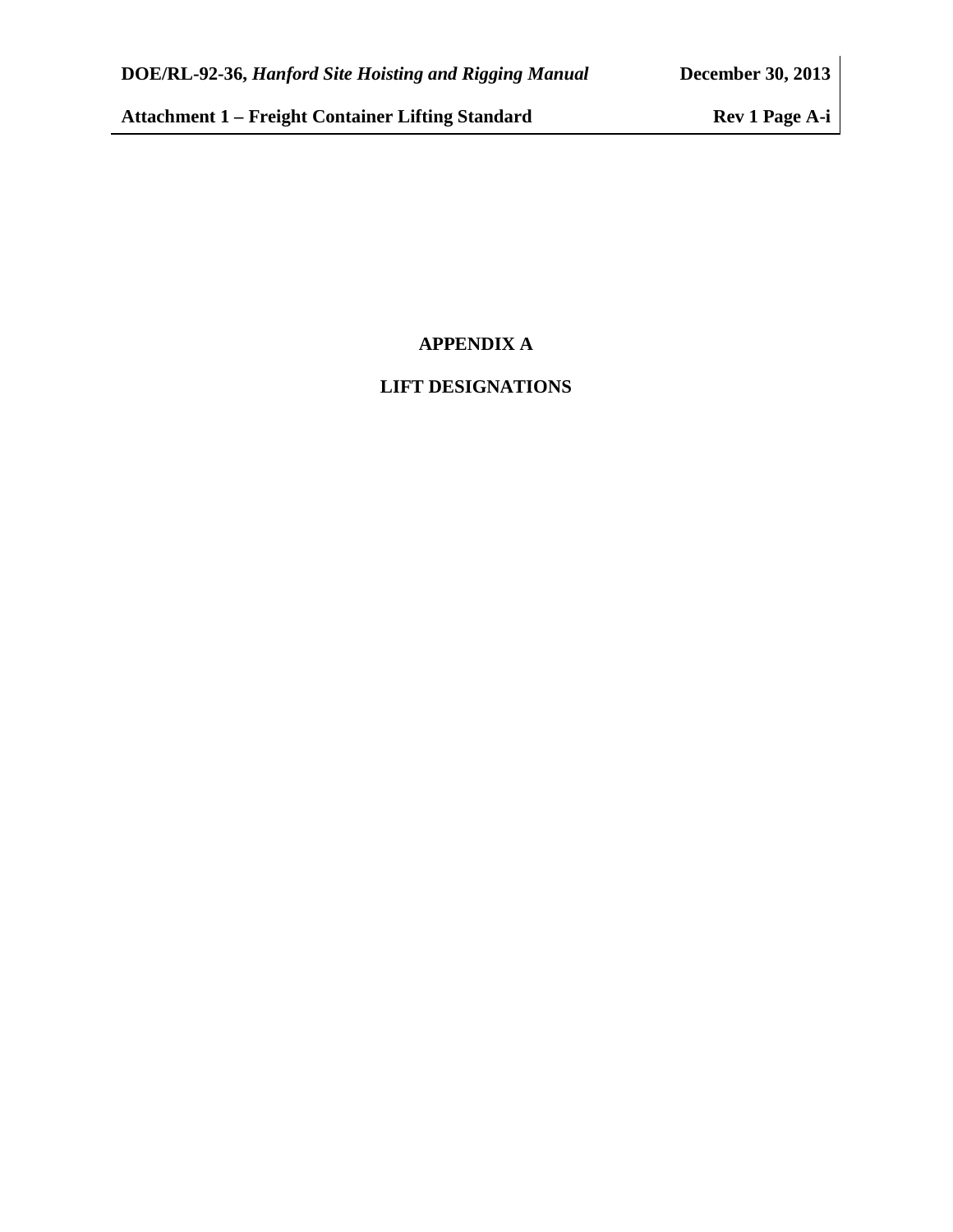### **APPENDIX A-LIFT DESIGNATIONS**

#### <span id="page-13-0"></span>**Lift Designations**

In order to plan for lifting freight containers (Conex boxes), the type of lift to be performed must first be determined. The lift will be designated as a "Normal," "Special," or "Critical" lift. Existing WRPS procedures and the DOE-RL-92-36 already address the requirements for planning and executing all lifts including Special and Critical lifts. For all types of lifts; however, the type of container to be lifted must be determined. The type of container and the container capacity are usually posted on a metal placard inside the door of the container. If the placard information is not available, then the tables in this standard and the associated dimensions for each type of container can be used to determine the container type. The type determination and inspection of each container uses a graded approach.

### **Lift Planning**

For Normal lifts, the planning process for lifting freight containers will normally involve at least the following:

- 1) Field Work Supervisor
- 2) Designated Leader (DL) performing the lift.

Special lifts may also require additional approval according to company procedures.

The Hanford Site Hoisting and Rigging Manual DOE-RL-92-36 requires critical lift signature approvals. Additional approvals may be required according to company procedures.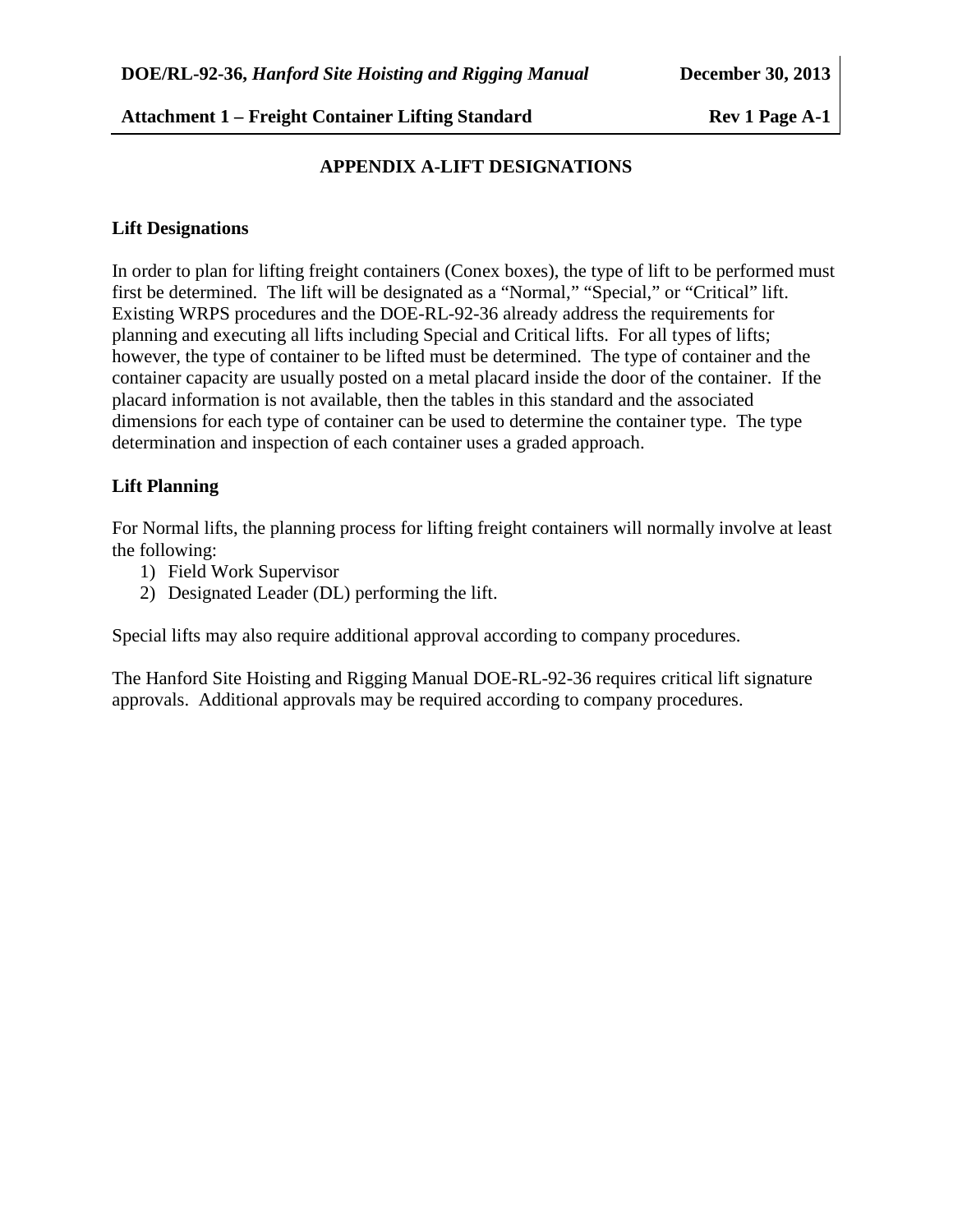## **APPENDIX B**

# **LIFT POINT INSPECTIONS**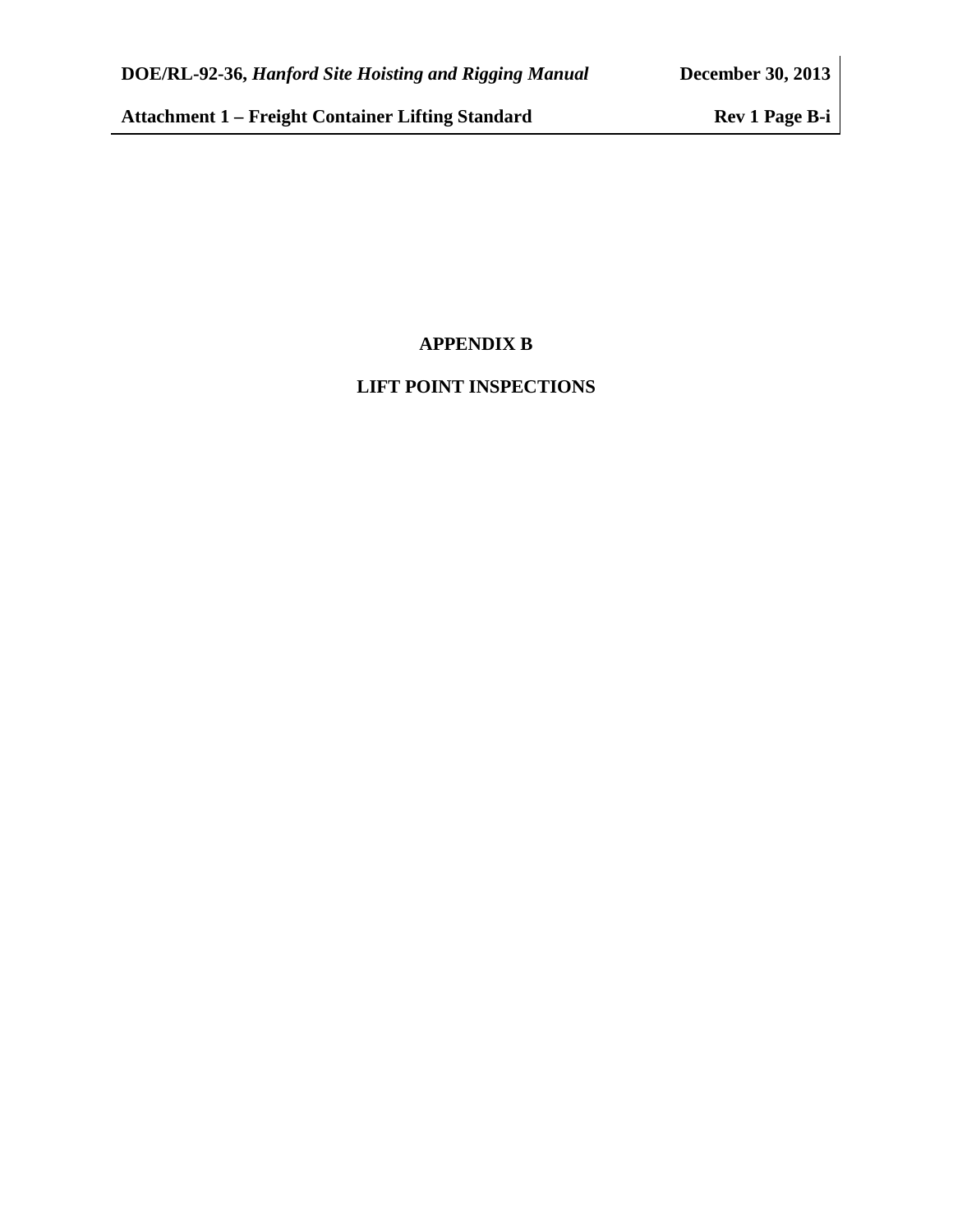### **APPENDIX B-LIFT POINT INSPECTIONS**

<span id="page-15-0"></span>For Normal lifts, the inspection and evaluation of the container and lift points are performed by the Qualified Riggers performing the lift.

For Special and Critical lifts, the lift points and the containers will need to be evaluated by a Qualified Rigging Engineer.

All manufacturer-installed lift points shall be inspected and evaluated by a qualified person before use for cracks, deformation, and excessive wear or damage. When questions arise regarding the use of manufacturer-installed lift points, the Qualified Rigging Engineer shall be consulted.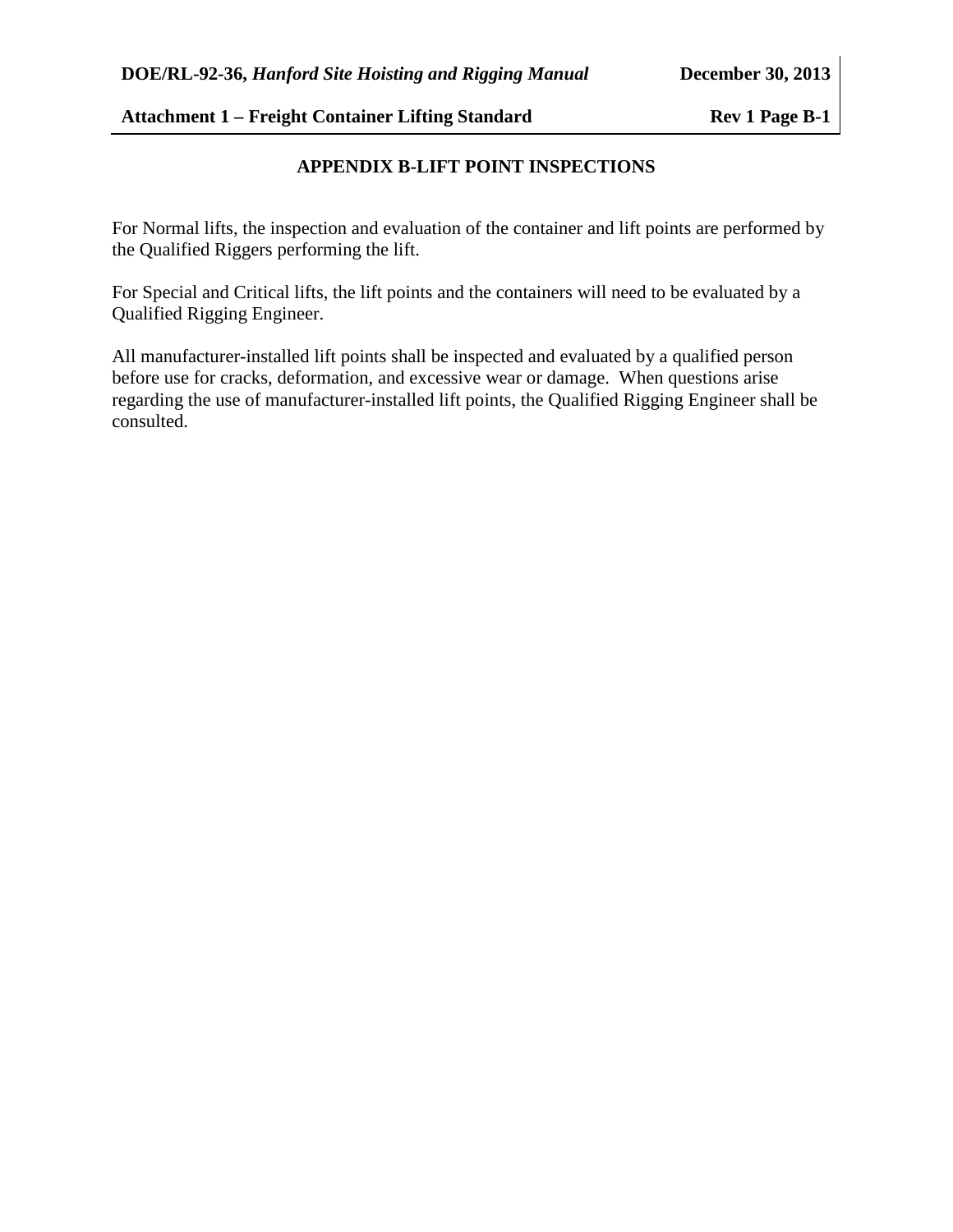# **APPENDIX C**

# **CLOSELY STACKED CONTAINERS**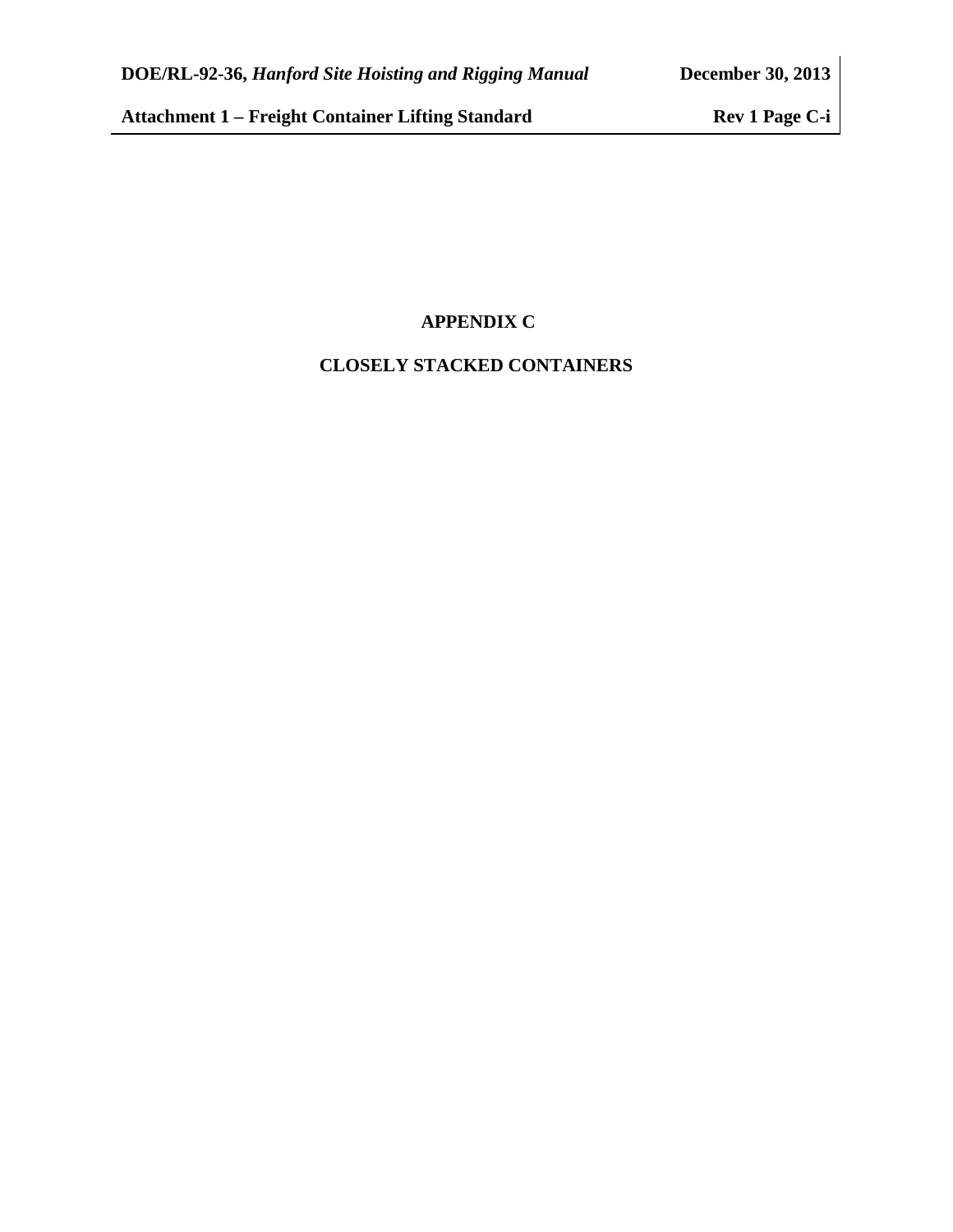### **APPENDIX C-CLOSELY STACKED CONTAINERS**

<span id="page-17-0"></span>In some cases, Conex boxes may be closely stacked side by side. This may prevent lifters (corkies) from being installed on the sides of the bottom of the box. Thus, the Bottom Lift Sling method cannot be used. In this case, the box may be lifted from the top lift points in order to relocate the box. If the box is loaded, the Top Lift Spreader method should be used.

Conex box spreaders; however, are expensive, heavy, and cannot be used if there are fans or other protrusions on the top of the container. Because of this, conex box spreaders are often unavailable or impractical. In these cases where conex box spreaders are unavailable or impractical and the box is loaded, the following approach should be followed:

- Install lifters (e.g. corkies) on the ends of the corner fittings on the bottom of one side of the box, and ensure that the lifters are properly engaged. The ends of the top corner fittings may not be used because they have a different sized and shaped hole.
- Connect slings to the lifting lugs and make sure they meet the requirements for minimum sling lifting angles given in Table 3 of this standard. Note: since corkies rely on the slings being angled to work properly, a spreader beam should *not* be used for this part of the operation; both slings should connect to one hook or shackle as shown in Figure 5. Lift the end of the box to a minimal height (ideally no more than a few inches off the ground) and shift it to the side. Use care not to side load the crane. The mobile crane operator *should* use the boom up method or the boom extension method when shifting one end of the container box.
- Set the box end down and repeat for the other side. This should create enough space between the conex boxes to install lifters on the sides of the box.
- Install lifters on the sides and use the bottom lift sling method to move the box.



<span id="page-17-1"></span>**Figure 5. Example of one end of a box being lifted in order to slide sideways.**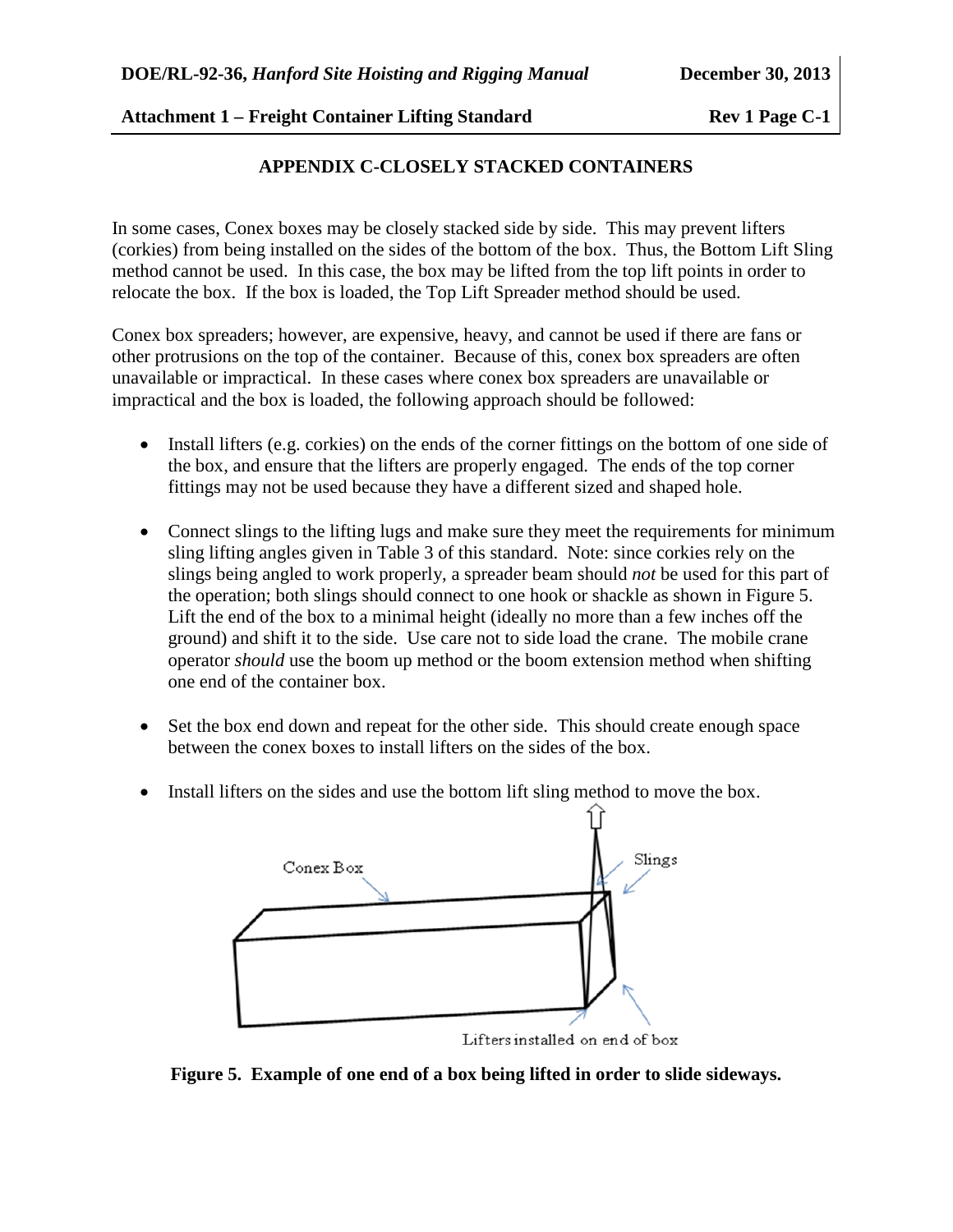# **APPENDIX D**

## **MODIFIED CONTAINERS**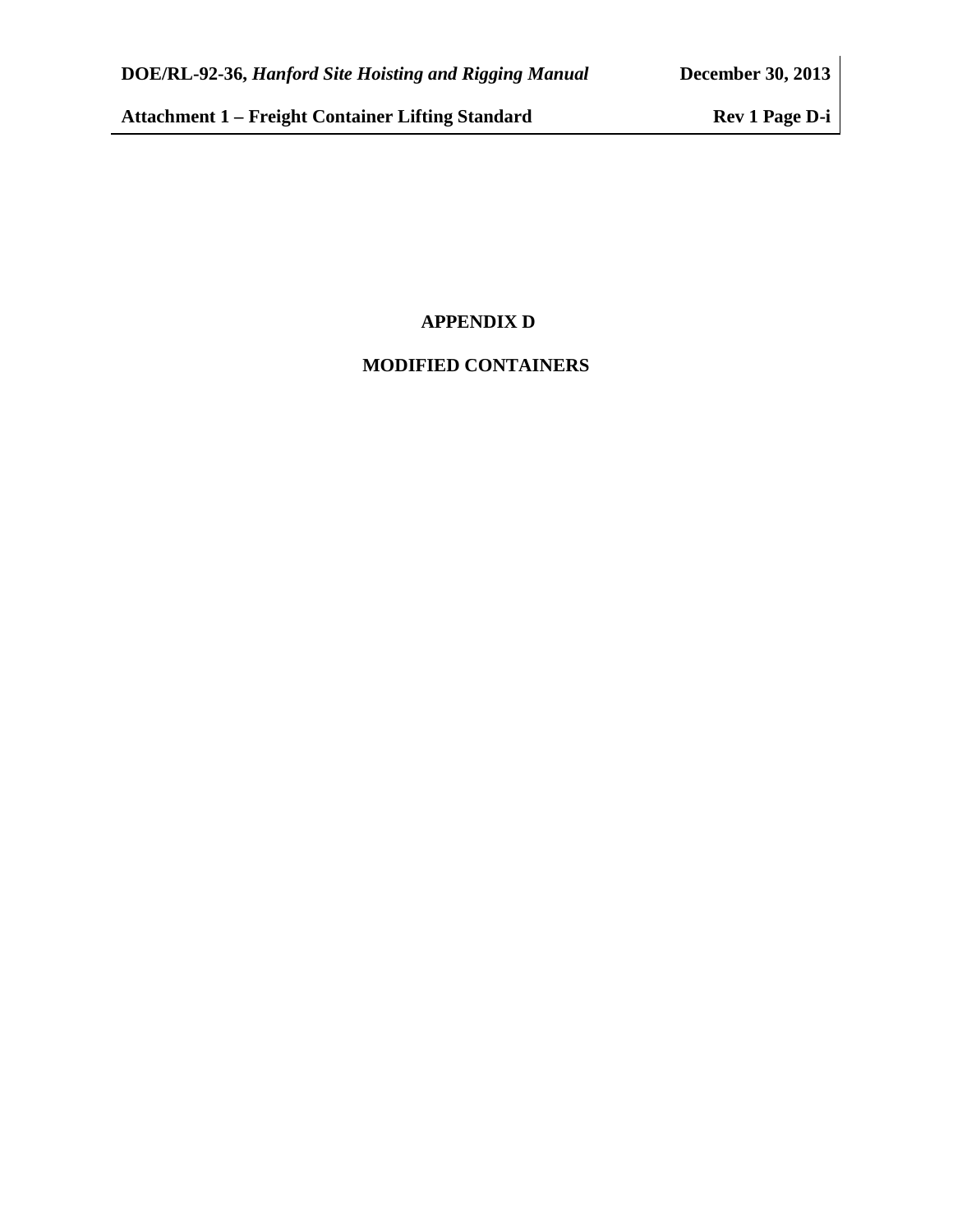### **APPENDIX D-MODIFIED CONTAINERS**

<span id="page-19-0"></span>All Conex boxes will need to be inspected to determine if modifications have been made. If modifications have been made to the Conex box, then it will need to be evaluated by a Qualified Rigging Engineer prior to performing the lift.

In all cases, an inspection of the Conex box is necessary to: 1) determine the type of Conex box, and 2) to determine if there are any detrimental modifications that have been made to the box, and 3) to evaluate the integrity of the lift points. If there are any questions regarding the integrity of the Conex box, contact the Civil/Structural Discipline Lead Engineer.

Some examples of modifications, as illustrated below, include adding roll up doors to the ends or to the sides of the box.



Doors added to the side of a Conex box. These may negatively impact the structural integrity of the box.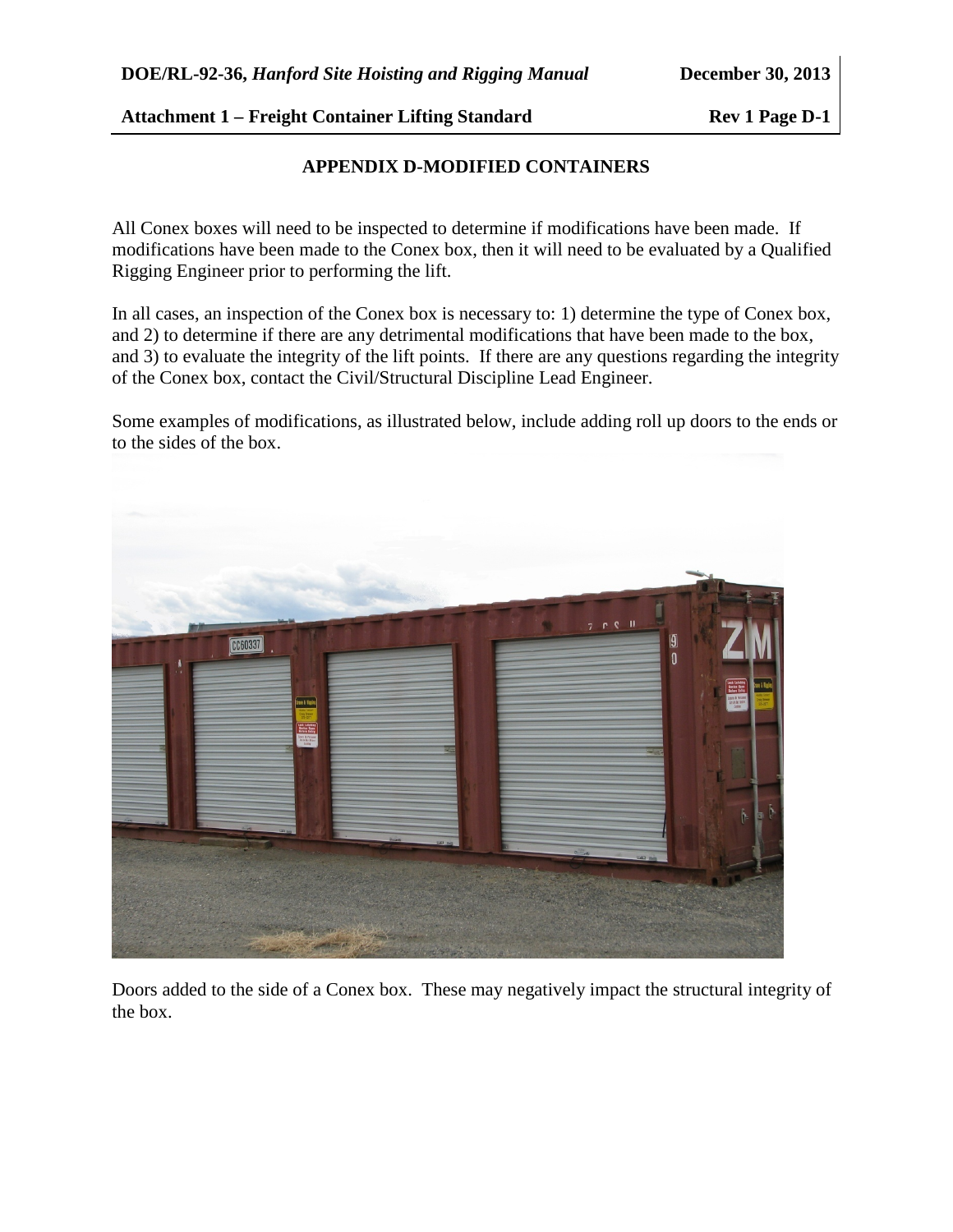

Doors added to the ends of two Conex boxes. These may also have a negative effect on the strength of the boxes.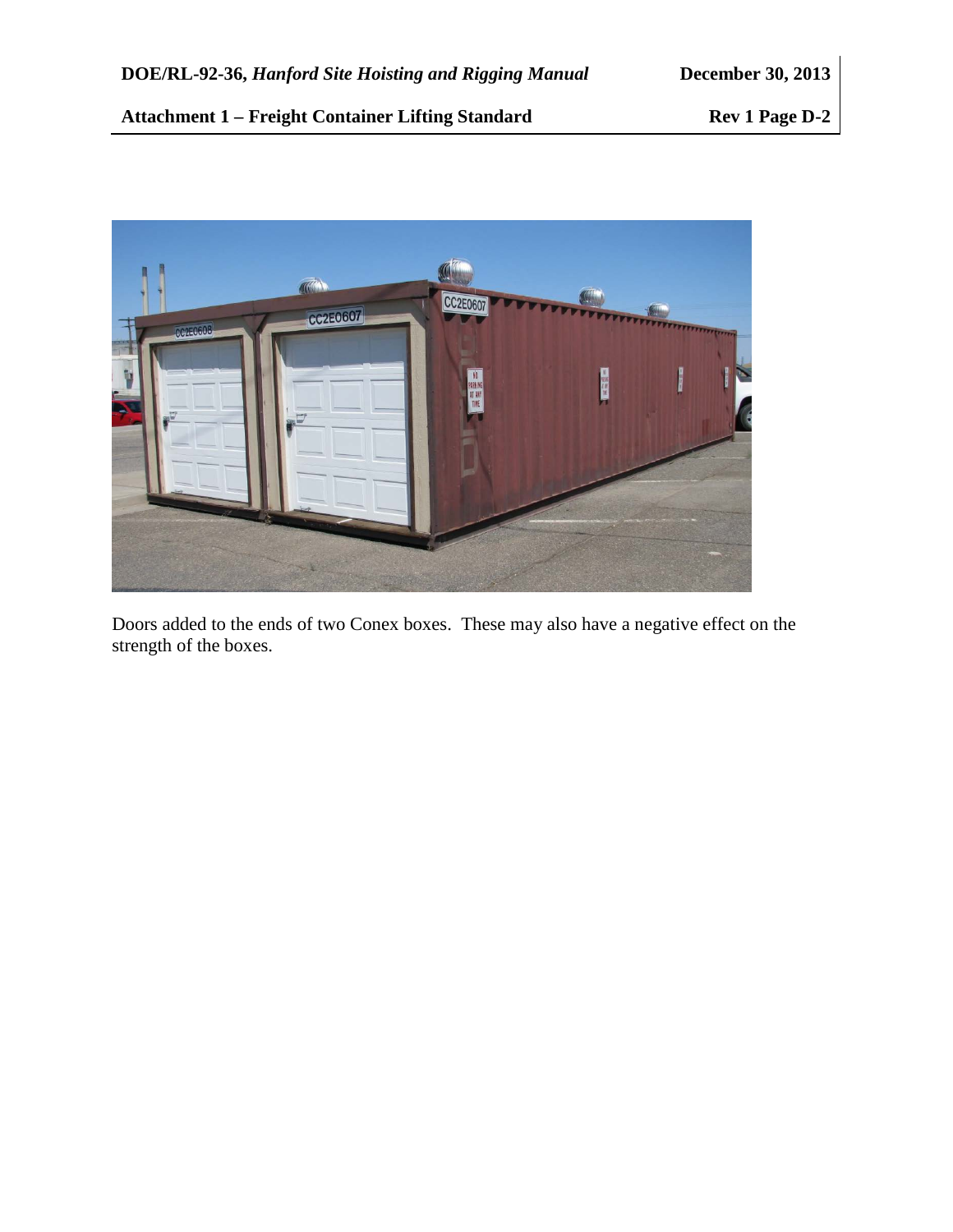# **THIS PAGE INTENTIONALLY LEFT BLANK.**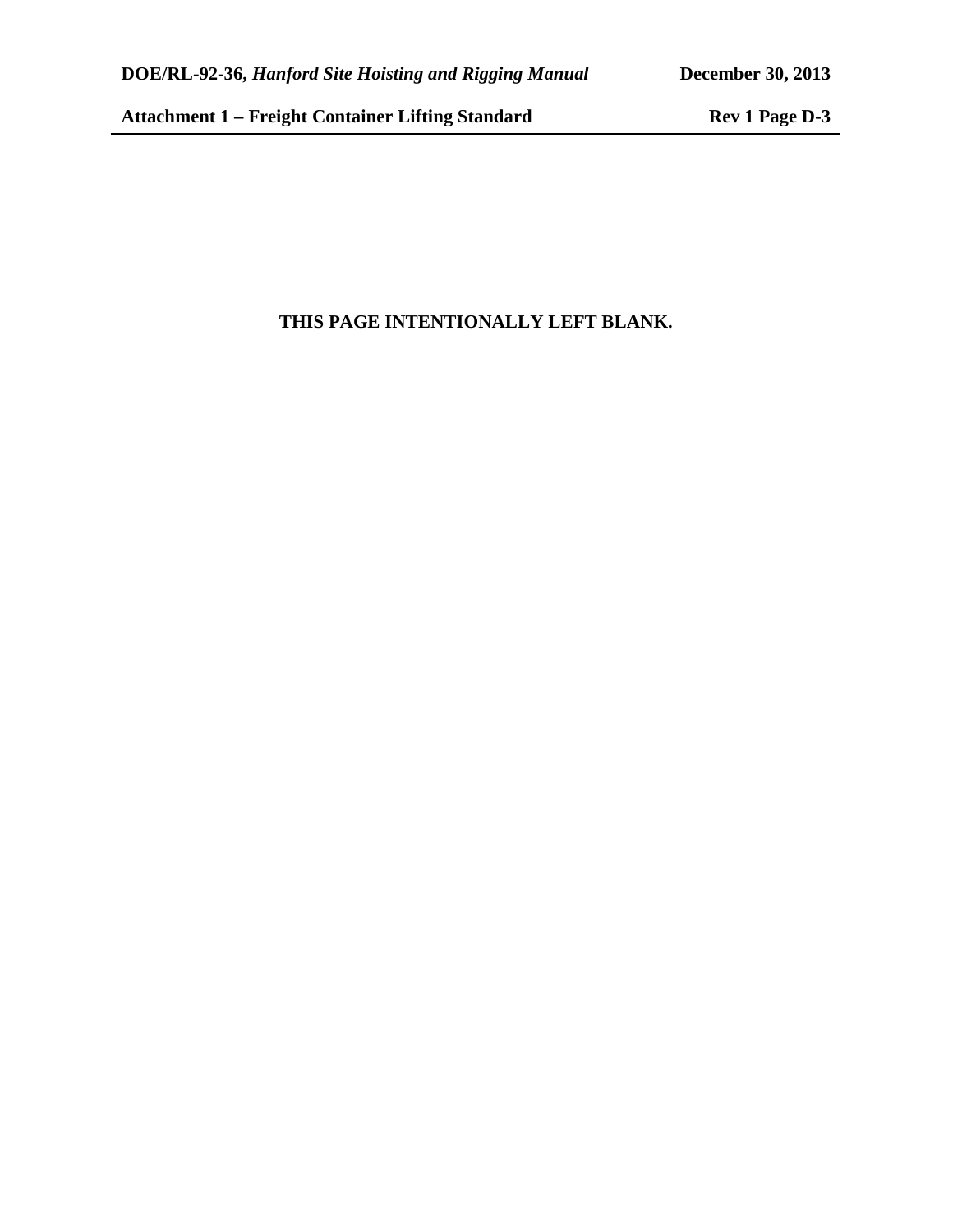## **APPENDIX E**

## **MINIMUM SLING LENGTHS**